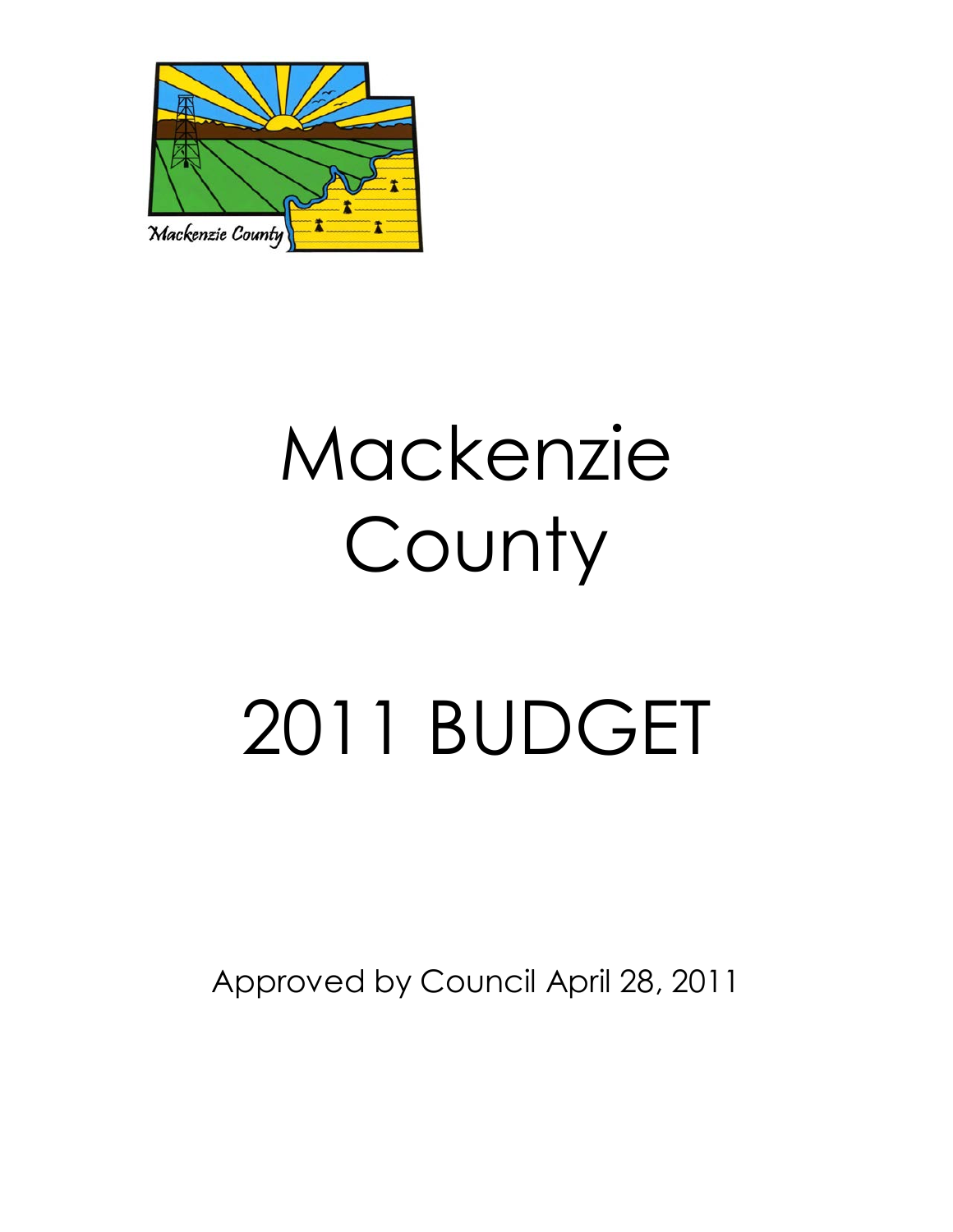## 2011 Budget

## Table of Contents:

| 6. | Cash Requirement Decision Worksheet and Applicable Schedules Pg. 17 |  |
|----|---------------------------------------------------------------------|--|



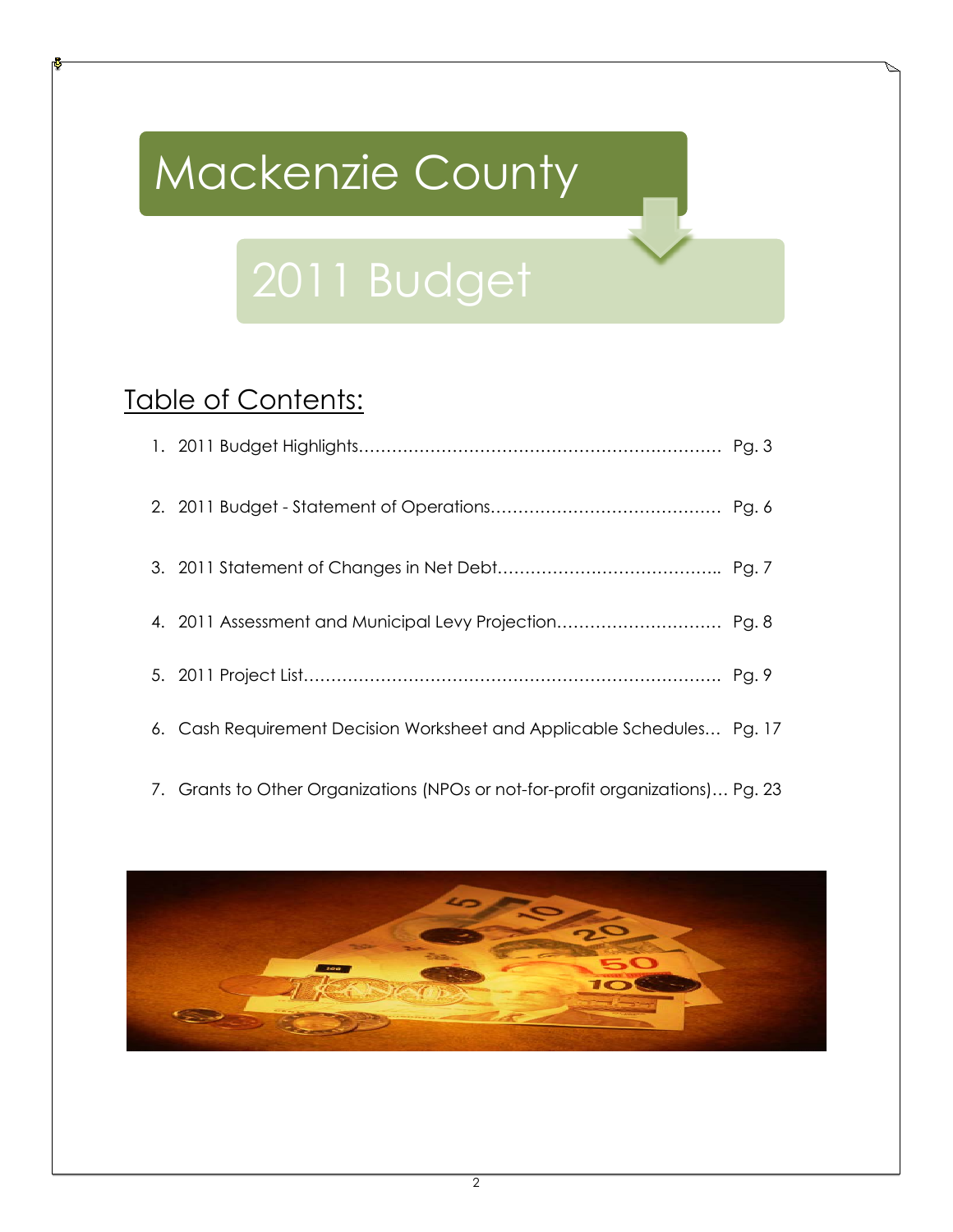## **1. MACKENZIE COUNTY – OVERVIEW**

Mackenzie County remains the largest municipality in Alberta and carries specialized municipality status:

| Mackenzie County area              | 7,761,580 hectares                                         |
|------------------------------------|------------------------------------------------------------|
| Population                         | 10,002                                                     |
| Number of Hamlets                  | 3 (Fort Vermilion, La Crete, Zama)                         |
| Number of dwelling units           | 2,924                                                      |
| Total full time positions          | 62 (plus approximately 20<br>seasonal/temporary positions) |
| Length of roads                    | 1,805 kilometers                                           |
| Length of water mains              | 100.34 kilometers                                          |
| Length of wastewater mains         | 58.38 kilometers                                           |
| Length of stormwater drains        | 8.14 kilometers                                            |
| Vehicles fleet (incl. fire equip.) | 55 units (cost $\ge$ \$5,000/unit)                         |
| Equipment (incl. graders)          | 98 units (cost $\ge$ \$5,000/unit)                         |
| <b>Buildings structures</b>        | 71 units (cost $\ge$ \$5,000/unit)                         |
| Bridges (incl. culverts over       | 75 units (cost ≥ \$35,000/unit)                            |
| 5 feet in diameter)                |                                                            |

Mackenzie County Council approved the Four-Step Community Sustainability Plan in 2010. Since there is more emphasis being placed on sustainability, and due to continuing decline in the taxable assessment, and diminishing federal and provincial financial assistance to local governments, one of the Council's goals is carrying out the implementation of the approved sustainability plan in order to maintain and improve the County's sustainability. Some of the initiatives include undertaking a risk assessment, reviewing the area structure plans for all hamlets, reviewing and redrafting the long-term capital plan, actively working with the Alberta Provincial government and other northern Alberta municipalities and businesses on improving the northern transportation corridors.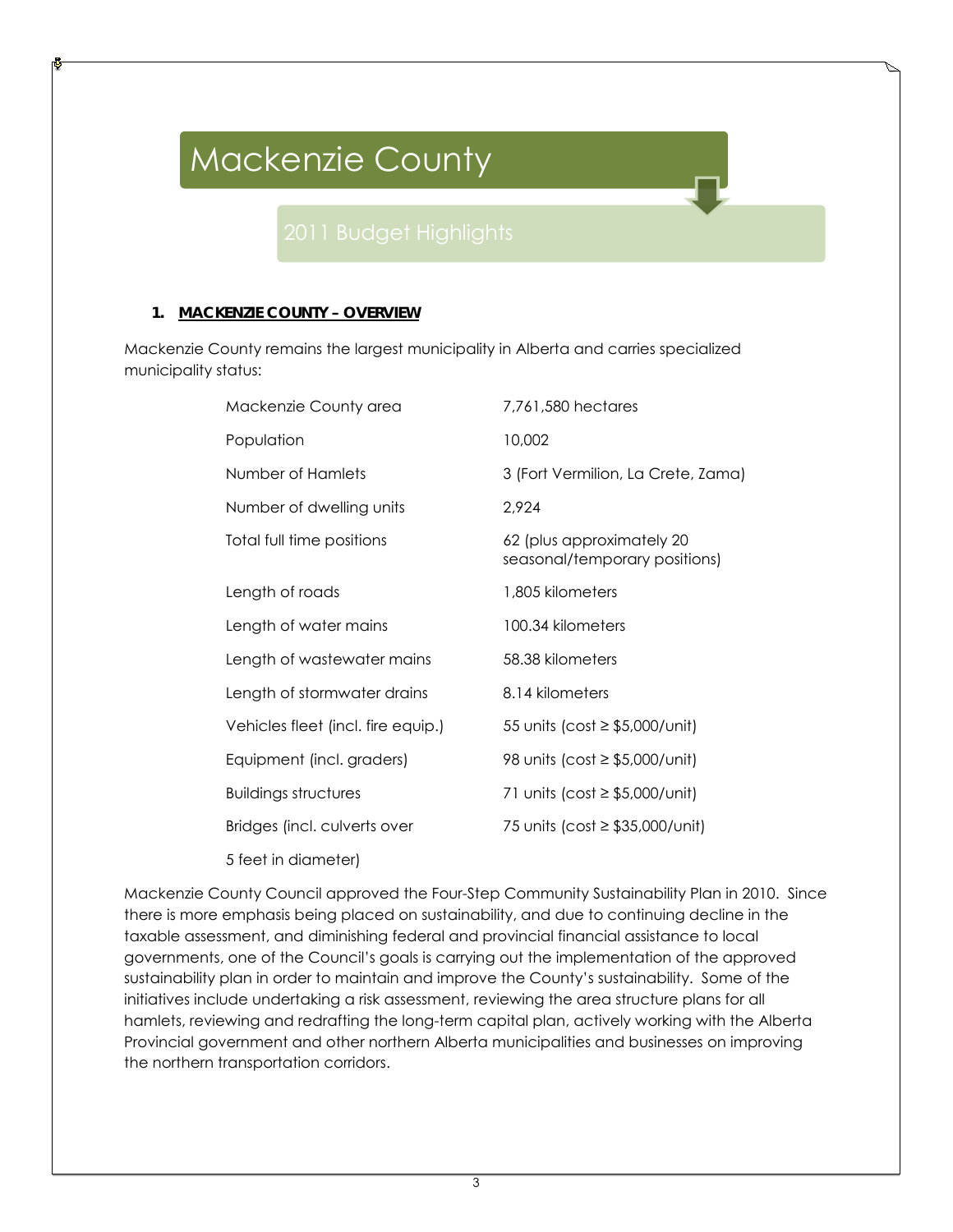## **2. BUDGET 2011 - OPERATING REVENUES**

### Taxes

The 2011 projected municipal tax revenue is \$22.3M which is 3% decrease from 2010. The decrease is due to the decrease in taxable assessment. The total property taxes for 2011 including school and senior requisitions are projected at \$29.5M. The 2011 taxable assessment is decreased by 2%; however, there is no increase in the mill rate for 2011. The municipal tax revenue represents 87% of the total operating revenues. Approximately 45% of municipal tax revenues derived from real property taxes, and 55% from liner property taxes.

## Self-Generating Revenues

The 2011 projected self-generated revenues are estimated at \$3,190,056. The 2011 water consumption rate is increased by 14% effective February 1, 2011. The self-generating revenues represent 10% of the total operating revenues.

Provincial Operating Grants

The County is anticipating receiving the Resource Road Program, Bridge Program, FCSS Program, Summer Employment Program, Municipal Sustainability Initiative (Operating) grants.

The provincial operating grants represent 3% of the total operating revenue.

## **3. BUDGET 2011 - OPERATING EXPENDITURES**

2011 operating budget was prepared using the following assumptions:

- a) Level of service remains status quo.
- b) Level of staff remains status quo.
- c) Wages & salaries for unionized staff are calculated at the negotiated increase as per the Collective Agreement.
- d) The Legislative Department budget reflects changes in honorariums as per the approved bylaw.
- e) Grants to local governments reflect the estimated amounts as per the signed agreements with the Towns of High Level and Rainbow Lake.
- f) Gravel crushing will be conducted for three-year supply.
- g) Grants to other organization budgets include amounts as approved by Council upon a review of individual requests. Mackenzie Regional Library Board received 2% increase in their grant and the local recreation boards received 2.5% increase. There is no increase in FCSS funding as there is no increase in the provincial FCSS funding to the County in 2011.

The total 2011 operating budget including depreciation of assets is estimated at \$35.5M with the depreciation being \$6.4M.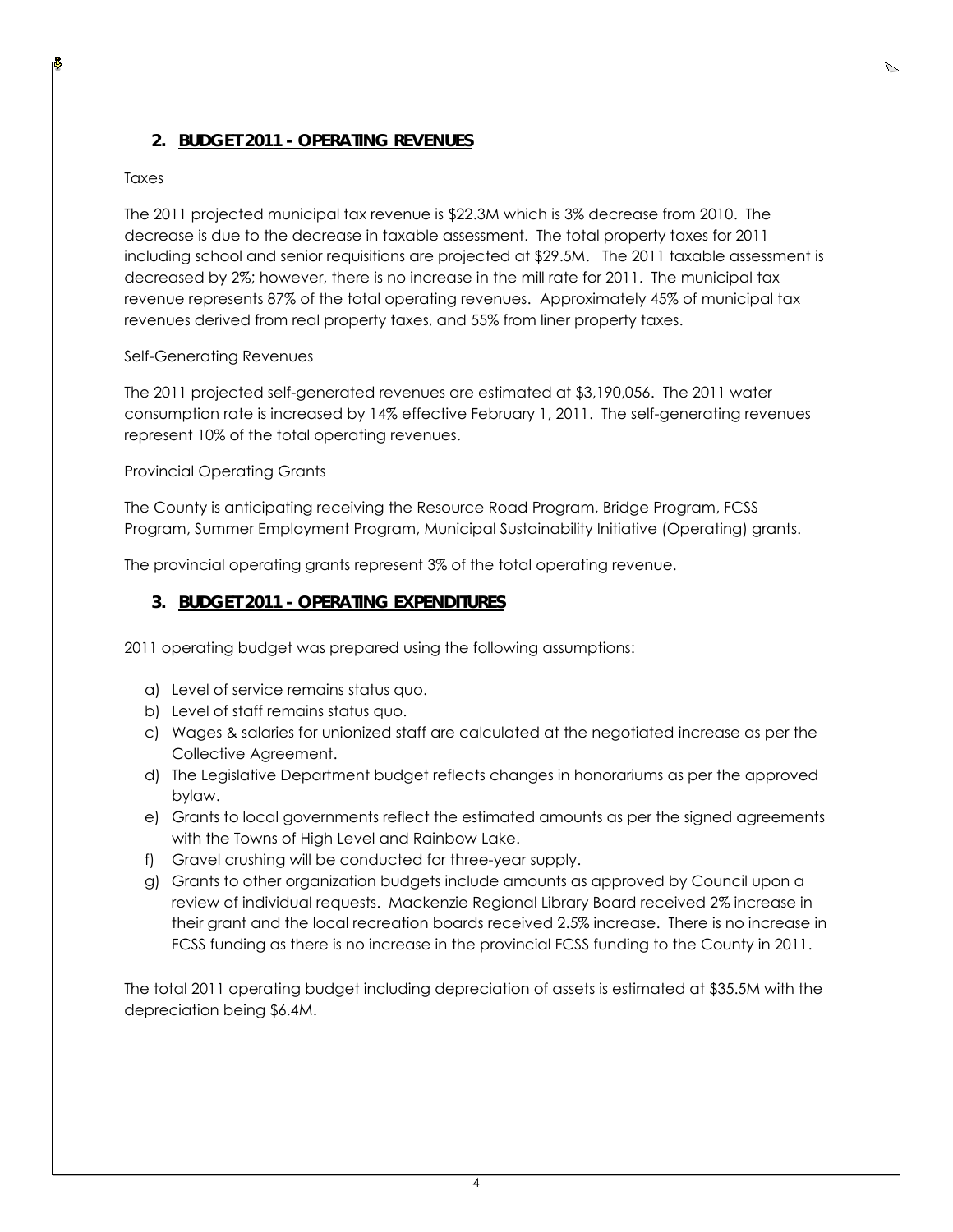

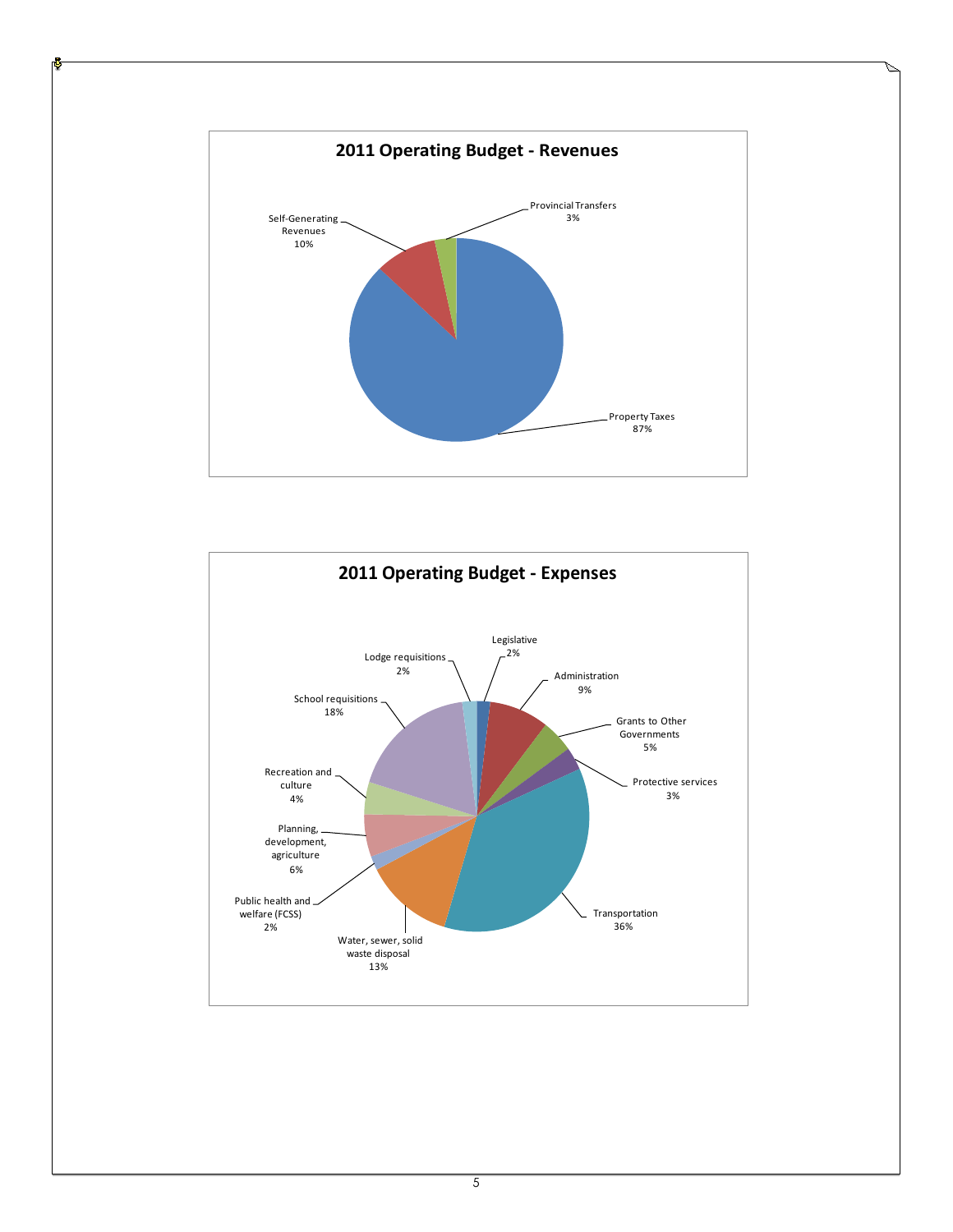#### **MACKENZIE COUNTY**

**STATEMENT OF OPERATIONS - 2011 BUDGET (including depreciation)**

|                                          | 2009 Actual | 2010 Actual | 2010 Budget | 2011 Budget  | \$ Budget Change | % Budget<br>Change |
|------------------------------------------|-------------|-------------|-------------|--------------|------------------|--------------------|
| <b>OPERATIONAL REVENUES</b>              |             |             |             |              |                  |                    |
| Property taxes                           | 32,448,614  | 30.562.572  | 30.590.788  | 29.537.662   | (1,053,126)      | $-4%$              |
| User fees and sales of goods             | 1,939,122   | 1,969,856   | 2,022,398   | 2,278,969    | 256,571          | 11%                |
| Government transfers                     | 1,448,984   | 1,711,897   | 1,254,523   | 1,111,088    | (143, 435)       | $-13%$             |
| Investment income (operating)            | 230,586     | 288,412     | 250,000     | 250,000      |                  | 0%                 |
| Penalties and costs on taxes             | 111,547     | 141,654     | 115,000     | 115,000      | L.               | 0%                 |
| Licenses, permits and fines              | 266,293     | 313,221     | 177,250     | 261,000      | 83,750           | 32%                |
| Rentals                                  | 29,434      | 64,542      | 34,218      | 63,087       | 28.869           | 46%                |
| Insurance proceeds                       | 2,412       | 4,129       |             |              |                  |                    |
| Development levies                       | 33,000      | 175,572     |             |              |                  |                    |
| Muncipal reserve revenue                 | 34,074      | 105,063     |             |              |                  |                    |
| Sale of non-TCA equipment                | 7,913       | 6,056       |             |              |                  |                    |
| Other                                    | 263,459     | 313,690     | 217,000     | 222,000      | 5,000            | 2%                 |
| <b>Total operating revenues</b>          | 36,815,438  | 35,656,664  | 34,661,177  | 33,838,805   | (822, 371)       | $-2%$              |
| <b>OPERATIONAL EXPENSES</b>              |             |             |             |              |                  |                    |
| Legislative                              | 559,407     | 532,989     | 539,619     | 673,490      | 133,871          | 20%                |
| Administration                           | 2,291,302   | 2,695,552   | 2,614,197   | 2.963.554    | 349.357          | 12%                |
| <b>Grants to Other Governments</b>       | 1,298,329   | 1,948,168   | 1,500,000   | 1,600,000    | 100,000          | 6%                 |
| Protective services                      | 1,686,747   | 1,208,480   | 1,105,656   | 1,114,627    | 8,971            | 1%                 |
| Transportation                           | 10,841,485  | 12,600,850  | 11,507,534  | 12,642,761   | 1,135,227        | 9%                 |
| Water, sewer, solid waste disposal       | 3,532,975   | 3,949,088   | 4,087,232   | 4,409,570    | 322,338          | 7%                 |
| Public health and welfare (FCSS)         | 583,771     | 594,579     | 635,053     | 681,367      | 46,314           | 7%                 |
| Planning, development, agriculture       | 1,907,330   | 1,859,884   | 2,217,045   | 2,074,589    | (142, 456)       | $-7%$              |
| Recreation and culture                   | 1,388,576   | 1,423,201   | 1,467,530   | 1,568,317    | 100,787          | $6\%$              |
| School requisitions                      | 6,768,922   | 6,559,007   | 6,559,007   | 6,295,112    | (263, 895)       |                    |
| Lodge requisitions                       | 568,212     | 720,470     | 720,470     | 719,088      | (1, 382)         |                    |
| Non-TCA projects                         | 1,156,348   | 531,942     | 1,316,763   | 785,433      | (531, 330)       | $-68%$             |
| <b>Total operating expenses</b>          | 32,583,406  | 34,624,210  | 34,270,106  | 35,527,907   | 1,257,801        | 4%                 |
| Excess (deficiency) before other         | 4,232,032   | 1,032,454   | 391,071     | (1,689,102)  | (2,080,173)      | 123%               |
| <b>CAPITAL REVENUES</b>                  |             |             |             |              |                  |                    |
| Government transfers for capital         | 9,072,364   | 6,337,196   | 6,681,557   | 11,457,860   | 4,776,303        | 42%                |
| Investment income (capital)              | 10,082      |             |             |              |                  |                    |
| Other revenue for capital                | 115,502     | 409,699     | 359,798     | 1,481,557    | 1,121,759        |                    |
| Proceeds from sale of TCA assets         | 320,517     | 1,160,660   | 571,585     | 1,001,040    | 429,455          | 43%                |
|                                          | 9,518,465   | 7,907,555   | 7,612,940   | 13,940,457   | 6,327,517        | 45%                |
| <b>EXCESS (DEFICIENCY) - PSAB Model*</b> | 13,750,497  | 8,940,009   | 8,004,011   | 12,251,355   | 4,247,344        | 35%                |
| Convert to local government model**      |             |             |             |              |                  |                    |
| Remove non-cash transactions             | 6,125,091   | 6,917,067   | 6,061,556   | 5,416,045    | (645, 511)       | $-12%$             |
| Remove revenue for capital projects      | (9,518,465) | (7,907,555) | (7,612,940) | (13,940,457) | (6,327,517)      | 45%                |
| Long term debt principle                 | 1,316,048   | 1,709,972   | 1,709,972   | 2,121,536    | 411,564          | 19%                |
| Transfers to/from reserves               | 8,991,074   | 6,189,549   | 4,742,655   | 1,605,407    | (3, 137, 248)    | $-195%$            |
| <b>EXCESS (DEFICIENCY) - LG Model</b>    | 50,000      | 50,000      | (0)         | (0)          | $\mathbf 0$      | 0%                 |

*\*Public Sector Accounting Board \*\*Local Government - balanced budget by Municipal Government Act (Municipal Affairs)*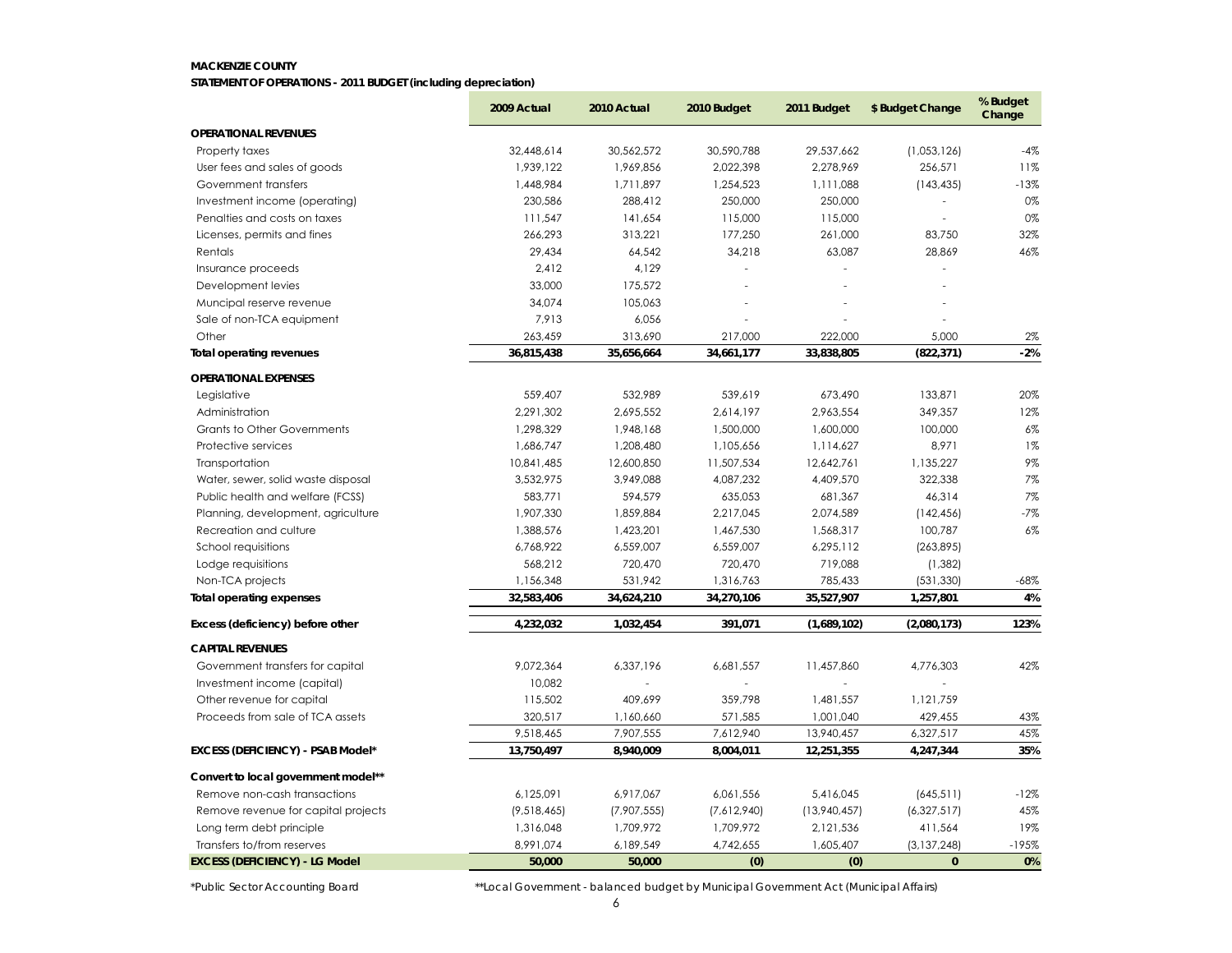#### **2011 Budget**

#### **Statement of Change in Net Financial Asset/(Net Debt)**

(Financial Assets less Financial Liabilities)

|                                                          | 2009 Actual    | % change | 2010 Actual      | % change | 2011 Budget       |
|----------------------------------------------------------|----------------|----------|------------------|----------|-------------------|
| Annual Surplus/(Deficit) (before capital)                | \$13,750,497   | $-35%$   | \$8,940,010      | 37%      | \$12,251,355      |
| Acquisition of tangible capital assets                   | (\$16,580,142) |          | (\$15,693,498)   |          | $($ \$38,676,559) |
| Contributed assets                                       | (\$19,230)     |          | ( \$334, 140)    |          |                   |
| Amortization of tangible capital assets                  | \$4,616,513    |          | \$6,010,706      |          | \$6,430,184       |
| (Gain)/Loss on sale of tangible capital assets           | \$343,331      |          | (\$421,655)      |          |                   |
| Proceeds on sale of tangible capital assets              | \$320,517      |          | \$1,160,660      |          | \$1,001,040       |
| Write-downs of tangible capital assets                   |                |          |                  |          |                   |
|                                                          | (\$11,319,011) |          | $($ \$9,277,927) |          | (\$18,993,980)    |
| Net of acquisition and consumption of supply inventories | \$844,729      |          | \$167,357        |          | (\$1,014,139)     |
| Net of acquisition and use of prepaid expense            | ( \$43, 331)   |          | \$25,880         |          |                   |
|                                                          | \$801,398      |          | \$193,237        |          | (\$1,014,139)     |
| Increase/ (Decrease) in net financial assets             | \$3,232,884    |          | (\$144,680)      |          | (\$20,008,119)    |
| Net financial assets at beginning of year                | \$1,539,885    |          | \$4,772,769      |          | \$4,628,089       |
| Net financial assets/(net debt) at end of year           | \$4,772,769    |          | \$4,628,089      |          | (\$15,380,030)    |

The government's net financial asset/net debt position is often called its "future revenue requirements" because this indicator provides a measure of the future revenue required to pay for past transactions and events. The government's change in net debt in the year is a measure of whether the revenues raised were sufficient to cover government spending. The spending in the year includes any capital spending to acquire new capital assets. It provides an indication of the affordability of additional spending. Although there are a few other sustainability indicators, a trend showing increases in net debt or reductions in net assets may not be sustainable.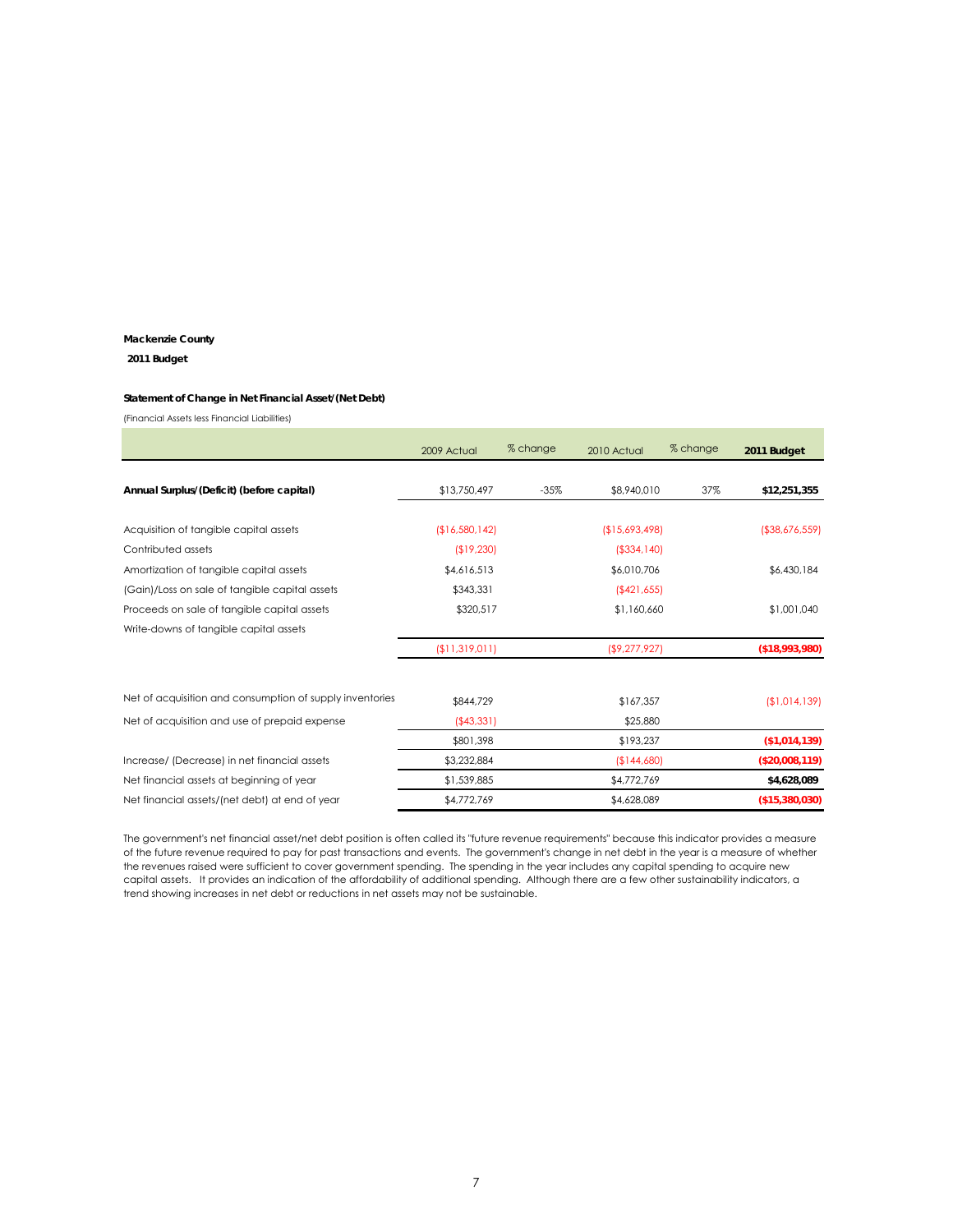#### **Mackenzie County 2011 Budget**

#### **Summary of Assessment and Municipal Revenue by Category**

|                                                                                                                                   | 2011 Assessment | % Change from 2010<br>Assessment | 2010 Projected<br><b>Municipal Tax</b><br>Revenue | As % of Total<br>Municipal<br>Revenue |  |  |
|-----------------------------------------------------------------------------------------------------------------------------------|-----------------|----------------------------------|---------------------------------------------------|---------------------------------------|--|--|
| <b>Residential Property</b>                                                                                                       | \$447,010,020   | 0.00%                            | \$3,172,877                                       | 14.25%                                |  |  |
| <b>Commercial Property</b>                                                                                                        | \$94,179,130    | 5.48%                            | \$1,055,842                                       | 4.74%                                 |  |  |
| <b>Industrial Property</b>                                                                                                        | \$108,018,960   | $-5.19%$                         | \$1,211,001                                       | 5.44%                                 |  |  |
| <b>Farmland Property</b>                                                                                                          | \$42,196,030    | $-0.01%$                         | \$299,507                                         | 1.35%                                 |  |  |
| Machinery & Equipment                                                                                                             | \$369,620,160   | $-4.31%$                         | \$4,143,812                                       | 18.62%                                |  |  |
| Linear                                                                                                                            | \$1,096,149,870 | $-5.33%$                         | \$12,288,936                                      | 55.21%                                |  |  |
| Grants in Lieu                                                                                                                    | \$8,524,890     | 0.00%                            | \$86,212                                          | 0.39%                                 |  |  |
| Total                                                                                                                             | \$2,165,699,060 | $-2.47%$                         | \$22,258,187                                      |                                       |  |  |
| Tax exempt assessment                                                                                                             | \$161,510,670   | 5.24%                            | \$0                                               |                                       |  |  |
| Total                                                                                                                             | \$2,327,209,730 | $-1.97%$                         | \$22,258,187                                      |                                       |  |  |
| 2010 mill rates: residential - 7.098 and non-residential - 11.211<br>The following revenues are calculated using 2010 mill rates: |                 |                                  |                                                   |                                       |  |  |
| 2011 expected revenue (April/11)<br>2011 estimated revenue (January 14, 2011)                                                     |                 | \$22,258,187<br>\$21,240,189     |                                                   |                                       |  |  |
| Additional revenue due to the decrease in assessment not as high as<br>anticipated earlier                                        |                 |                                  | \$1,017,999                                       |                                       |  |  |

Please note that the County may experience some loss of municipal revenue due to assessment appeals and/or due to additional tax roll corrections.



Property 5% Industrial Property 6% Farmland Property  $1\%$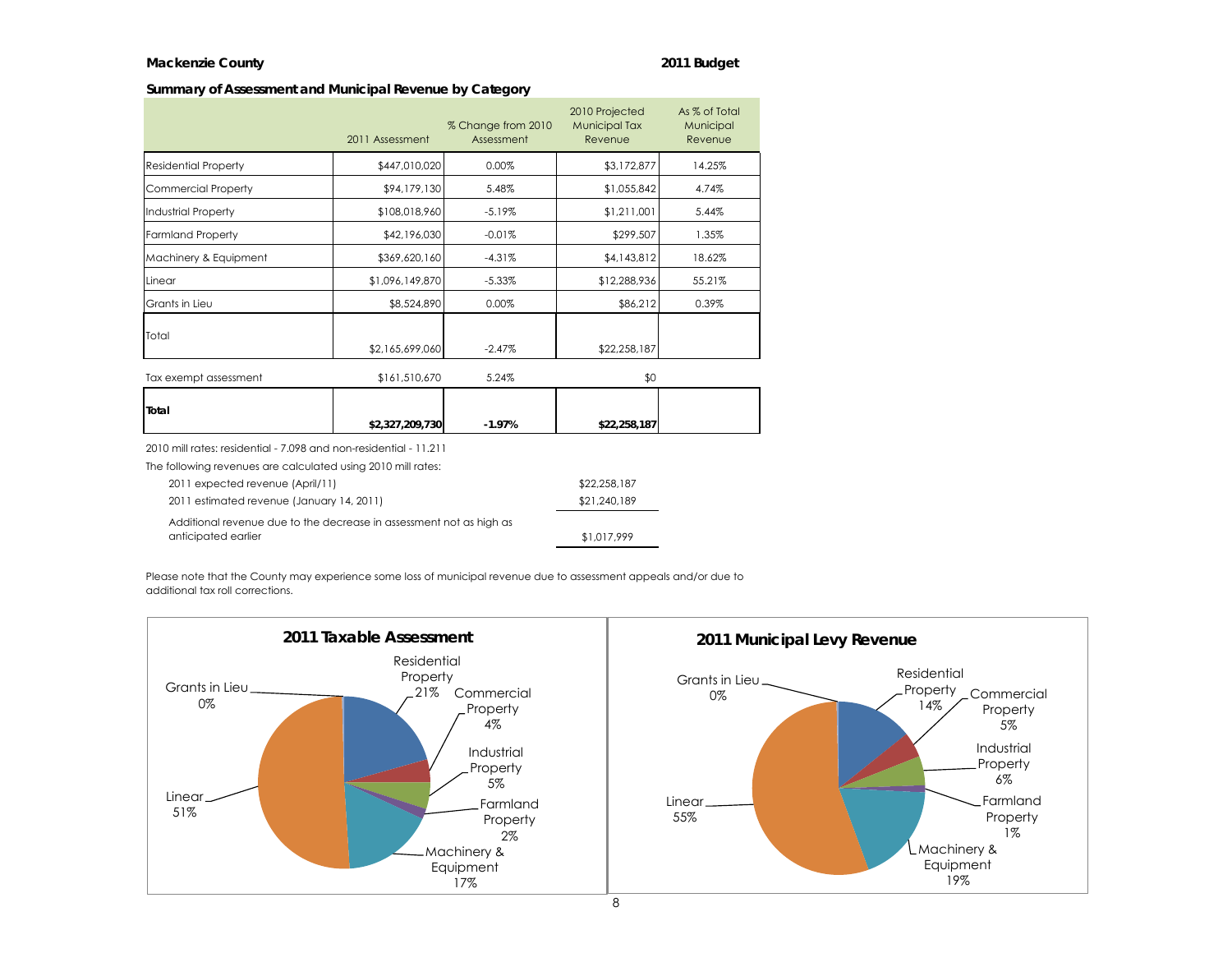#### **2011 Budget**

*\*GOR-General Operating Reserve; ER-Emergency Services Reserve; V&E-Vehicle&Equipment Reserve; RR-Road Reserve; PR-Parks Reserve; Gr.R-Grants to Other Organizations Reserve; DR-Drainage Reserve; GCR-General Capital Reserve; WUR- Water Upgrading Reserve; "IC" - incomplete capital*

|               |                            | <b>For CF</b>                                                          |                      |                                             | <b>External Funding</b> | <b>Internal Funding</b> |                                                       |                  |                   |                                                     |          |           |
|---------------|----------------------------|------------------------------------------------------------------------|----------------------|---------------------------------------------|-------------------------|-------------------------|-------------------------------------------------------|------------------|-------------------|-----------------------------------------------------|----------|-----------|
| Code for 2011 | <b>Project Description</b> | <b>Projects</b><br>$\vert$ costs up to $\vert$<br>December<br>31, 2010 | <b>Total</b><br>Cost | 1 - to   Estimated County Cost   FGTF Grant | (previously)<br>NDCC)   | MSI Grant   Other Grant | <b>Other Grant</b><br>or other<br>external<br>sources | Other<br>Sources | Municipal<br>Levy | Restricted<br><b>Surplus</b><br>(previous<br>years) | RS-type* | Debenture |

#### **Administration Department**

| 6-12-30-01-xxx           | ZA-Distance Communication & Training     |                | 10,000    | 10,000    |               |   |  | 10,000  |                  |               |               |
|--------------------------|------------------------------------------|----------------|-----------|-----------|---------------|---|--|---------|------------------|---------------|---------------|
| $6 - 12 - 30 - 02 - XXX$ | <b>FV Building Alarm System (CF)</b>     | $\Omega$       | 13,128    | 13,128    |               |   |  |         |                  | 13,128 IC-Adm |               |
| $6 - 12 - 30 - 03 - XXX$ | La Crete Office Building (CF)            | 3,061,358      | 35,000    | 35,000    |               |   |  |         |                  | 35,000 IC-Adm |               |
| $6 - 12 - 30 - 04 - XXX$ | Zama Multi-Use Facility (CF)             | 3,031,416      | 15,000    | 15,000    |               |   |  | 15,000  |                  |               |               |
| $6 - 12 - 30 - 05 - XXX$ | <b>Virtual City Hall (CF)</b>            | 15,585         | 4,415     | 4,415     |               |   |  |         |                  | 4,415 IC-Adm  |               |
| 6-12-30-06-xxx           | ZA-Cornerstone Curbing                   |                | $\Omega$  |           |               |   |  |         |                  |               |               |
| $6 - 12 - 30 - 07 - XXX$ | Fort Vermilion Corporate Office (CF)     | 474,288        | 1,120,151 | 1,120,151 |               |   |  |         | 1,120,151 IC-Adm |               |               |
| 6-12-30-09-xxx           | La Crete Library Building (CF)           | 1,950          | 3,050     | 3,050     |               |   |  |         |                  | 3,050 IC-Adm  |               |
| $6 - 12 - 30 - 10 - XXX$ | Land Purchase in the Hamlet of Zama (CF) | $\overline{0}$ | 140,000   | 140,000   |               |   |  | 70,000  |                  | 70,000 IC-Adm |               |
| 6-12-30-11-xxx           | FV-Records Management System             |                | 85,000    | 85,000    |               |   |  | 53,980  | 31,020           | GOR           |               |
| 6-12-30-13-xxx           | LC-County Sign                           |                | 20,000    | 20,000    |               |   |  | 20,000  |                  |               |               |
| $6 - 12 - 30 - 14 - XXX$ | Handi-van replacement (La Crete)         |                | 83,000    | 83,000    |               |   |  |         | 83,000           | ER            |               |
| 6-12-30-15-xxx           | Land Purchases from AB SRD               |                | 245,000   | 245,000   |               |   |  |         | 245,000          | <b>GCR</b>    |               |
| $6 - 12 - 30 - 16 - XXX$ | Xerox Replacement (La Crete)             |                | 50,000    | 50,000    |               |   |  | 50,000  |                  |               |               |
|                          | Total department 12                      |                | 1,823,744 | 1,823,744 | $\mathcal{O}$ | 0 |  | 218,980 | 1,604,764        |               | $\mathcal{O}$ |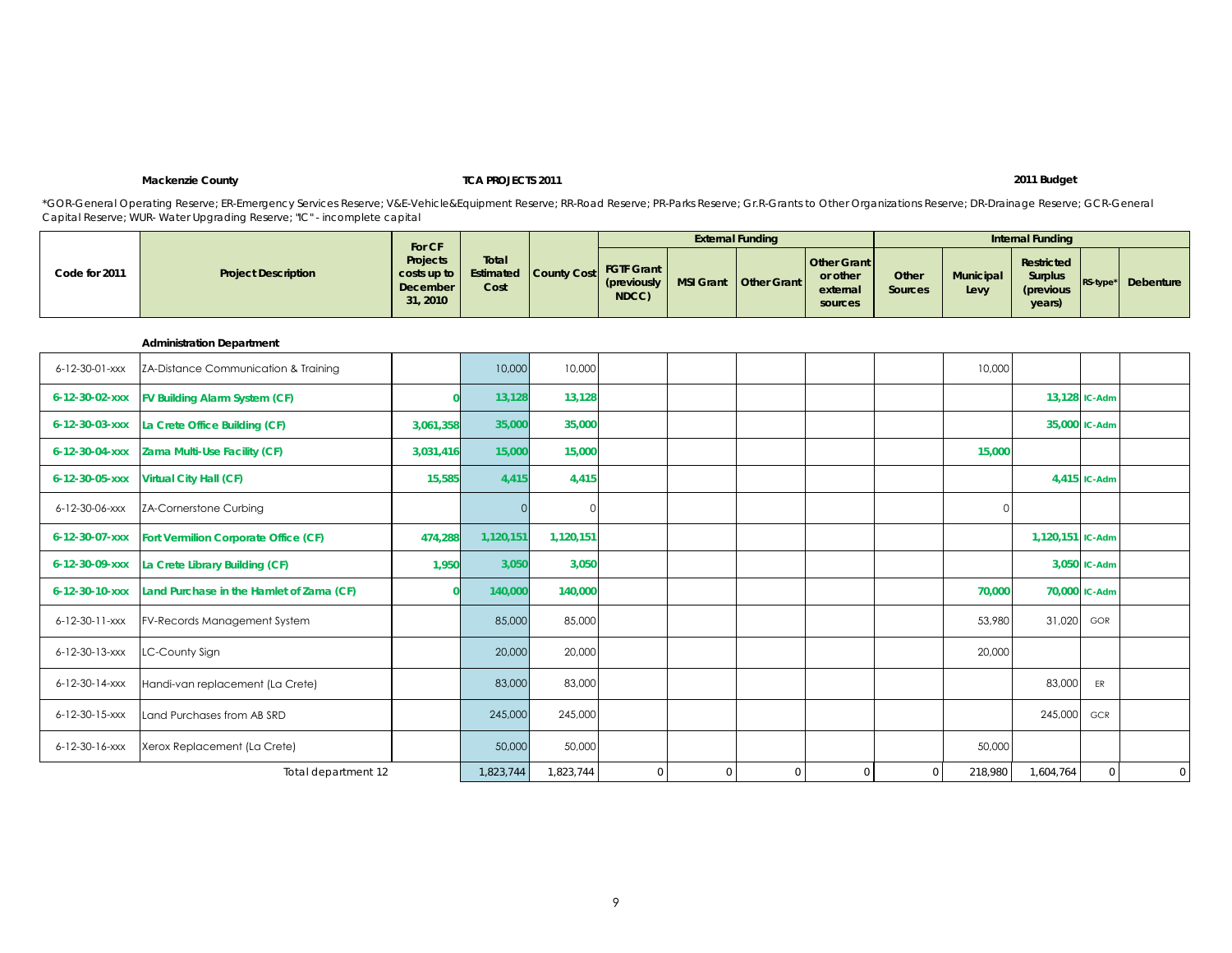#### **2011 Budget**

*\*GOR-General Operating Reserve; ER-Emergency Services Reserve; V&E-Vehicle&Equipment Reserve; RR-Road Reserve; PR-Parks Reserve; Gr.R-Grants to Other Organizations Reserve; DR-Drainage Reserve; GCR-General Capital Reserve; WUR- Water Upgrading Reserve; "IC" - incomplete capital*

|                |                                                | For CF                                          |                            |             | <b>External Funding</b>                   |                  |                    |                                                       |                  |                   | Internal Funding                             |           |                  |
|----------------|------------------------------------------------|-------------------------------------------------|----------------------------|-------------|-------------------------------------------|------------------|--------------------|-------------------------------------------------------|------------------|-------------------|----------------------------------------------|-----------|------------------|
| Code for 2011  | <b>Project Description</b>                     | Projects<br>costs up to<br>December<br>31, 2010 | Total<br>Estimated<br>Cost | County Cost | <b>FGTF Grant</b><br>(previously<br>NDCC) | <b>MSI Grant</b> | <b>Other Grant</b> | <b>Other Grant</b><br>or other<br>external<br>sources | Other<br>Sources | Municipal<br>Levy | Restricted<br>Surplus<br>(previous<br>years) | RS-type*  | <b>Debenture</b> |
|                | <b>Fire Department</b>                         |                                                 |                            |             |                                           |                  |                    |                                                       |                  |                   |                                              |           |                  |
| 6-23-30-01-xxx | LC-Jaws of Life Equipment                      |                                                 | 33,000                     | 33,000      |                                           |                  |                    |                                                       |                  |                   | 33,000                                       | ER        |                  |
| 6-23-30-02-xxx | <b>Tompkins Fire Hall Construction (CF)</b>    | 83,681                                          | 482,850                    | 482,850     |                                           |                  |                    |                                                       |                  |                   | 482,850 ER & IC-1                            | <b>FD</b> |                  |
| 6-23-30-03-xxx | LC-Paging System                               |                                                 | 24,370                     | 24,370      |                                           |                  |                    |                                                       |                  |                   | 24,370                                       | ER        |                  |
| 6-23-30-04-xxx | LC-Trailer                                     |                                                 | 6,600                      | 6,600       |                                           |                  |                    |                                                       |                  |                   | 6,600                                        | ER        |                  |
| 6-23-30-05-xxx | LC-Furniture/Fixtures for Blue Hills Fire hall |                                                 | 40,000                     | 40,000      |                                           |                  |                    |                                                       |                  |                   | 40,000                                       | ER        |                  |
| 6-23-30-06-xxx | LC - Fire Tanker                               |                                                 | 230,000                    | 230,000     |                                           |                  |                    |                                                       |                  |                   | 230,000                                      | ER        |                  |
|                | Total department 23                            |                                                 | 816,820                    | 816,820     | 0                                         |                  | n                  | O                                                     | 0                | $\Omega$          | 816,820                                      | 0         | 0                |

#### **Ambulance Services Department**

| Total department .<br>. |  |  |  |  |  |  |
|-------------------------|--|--|--|--|--|--|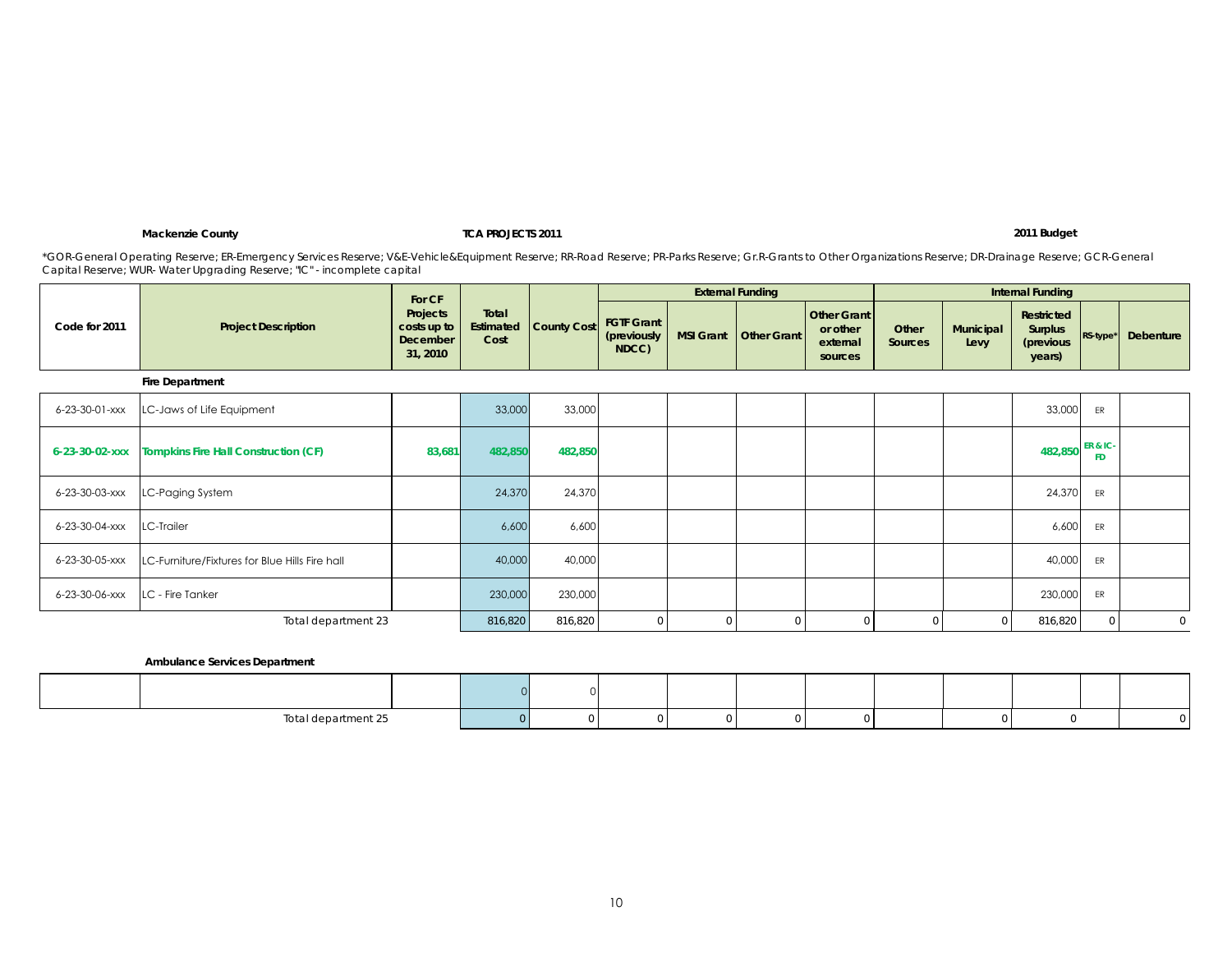#### **2011 Budget**

*\*GOR-General Operating Reserve; ER-Emergency Services Reserve; V&E-Vehicle&Equipment Reserve; RR-Road Reserve; PR-Parks Reserve; Gr.R-Grants to Other Organizations Reserve; DR-Drainage Reserve; GCR-General Capital Reserve; WUR- Water Upgrading Reserve; "IC" - incomplete capital*

|                          |                                                                         | For CF                                                 |                            |                    | <b>External Funding</b>                   |                  |                    |                                                       |                         | <b>Internal Funding</b> |                                                     |              |                  |  |
|--------------------------|-------------------------------------------------------------------------|--------------------------------------------------------|----------------------------|--------------------|-------------------------------------------|------------------|--------------------|-------------------------------------------------------|-------------------------|-------------------------|-----------------------------------------------------|--------------|------------------|--|
| Code for 2011            | <b>Project Description</b>                                              | Projects<br>costs up to<br><b>December</b><br>31, 2010 | Total<br>Estimated<br>Cost | <b>County Cost</b> | <b>FGTF Grant</b><br>(previously<br>NDCC) | <b>MSI Grant</b> | <b>Other Grant</b> | <b>Other Grant</b><br>or other<br>external<br>sources | Other<br><b>Sources</b> | Municipal<br>Levy       | <b>Restricted</b><br>Surplus<br>(previous<br>years) | RS-type*     | <b>Debenture</b> |  |
|                          | <b>Transportation Department</b>                                        |                                                        |                            |                    |                                           |                  |                    |                                                       |                         |                         |                                                     |              |                  |  |
| 6-32-30-01-xxx           | LC 98th Avenue - Urban Standard (CF)                                    | 3,654,991                                              | 25,000                     | 25,000             |                                           |                  |                    |                                                       |                         |                         | 25,000                                              | <b>IC-PW</b> |                  |  |
| 6-32-30-02-xxx           | FV-550 Truck                                                            |                                                        | 56,781                     | 56,781             |                                           |                  |                    |                                                       |                         |                         | 56,781                                              | V&E          |                  |  |
| 6-32-30-03-xxx           | FV-Backhoe Buy Out                                                      |                                                        | 75,000                     | 75,000             |                                           |                  |                    |                                                       |                         |                         | 75,000                                              | V&E          |                  |  |
| 6-32-30-04-xxx           | FV-1 3/4 ton Crew Cab Trucks                                            |                                                        | 35,000                     | 35,000             |                                           |                  |                    |                                                       |                         |                         | 35,000                                              | V&E          |                  |  |
| 6-32-30-05-xxx           | FV-Bobcat                                                               |                                                        | 38,272                     | 7,752              |                                           |                  |                    |                                                       | 30,520                  | 7,752                   |                                                     |              |                  |  |
| 6-32-30-06-xxx           | <b>Grader Replacement</b>                                               |                                                        | 1,690,000                  | $\Omega$           |                                           | 750,000          |                    |                                                       | 940,000                 |                         |                                                     |              |                  |  |
| 6-32-30-07-xxx           | FV-Sweeper for Wheel Loader                                             |                                                        | 27,860                     | 27,860             |                                           |                  |                    |                                                       |                         |                         | 27,860                                              | V8.E         |                  |  |
| 6-32-30-08-xxx           | FV-Oil Containment Tank                                                 |                                                        | 7,000                      | 7,000              |                                           |                  |                    |                                                       |                         |                         | 7,000                                               | V&E          |                  |  |
| 6-32-30-09-xxx           | FV-Front Plow for Unit 2252                                             |                                                        | 6,300                      | 6,300              |                                           |                  |                    |                                                       |                         |                         | 6,300                                               | V&E          |                  |  |
| 6-32-30-10-xxx           | <b>FV-Tractor</b>                                                       |                                                        | 120,000                    | $\mathbf{0}$       |                                           | 120,000          |                    |                                                       |                         |                         |                                                     |              |                  |  |
| 6-32-30-11-xxx           | North & South - Road Reconstruction & New<br>Road Construction Requests |                                                        | 1,000,000                  | 284,088            | 215,912                                   | 500,000          |                    |                                                       |                         |                         | 284,088                                             | RR           |                  |  |
| 6-32-30-12-xxx           | LC-Bobcat                                                               |                                                        | 38,272                     | 7,752              |                                           |                  |                    |                                                       | 30,520                  | 7,752                   |                                                     |              |                  |  |
| 6-32-30-13-xxx           | <b>High Level East Drainage (CF)</b>                                    | 78,730                                                 | 570,065                    | 570,065            |                                           |                  |                    |                                                       |                         |                         | 570,065                                             | IC-PW        |                  |  |
| 6-32-30-14-xxx           | HL Rural - Reconstruction of TWP Rd 110-2 (4<br>miles) (CF)             | 88,701                                                 | 61,299                     | 61,299             |                                           |                  |                    |                                                       |                         |                         | 61,299                                              | IC-PW        |                  |  |
| 6-32-30-15-xxx           | <b>LC-Filter Cart</b>                                                   |                                                        | 5,000                      | 5,000              |                                           |                  |                    |                                                       |                         |                         | 5,000                                               | V&E          |                  |  |
| 6-32-30-16-xxx           | LC 102 Str & 92 Ave curb, gutter & sidewalk (CF)                        | 1,711,394                                              | 10,000                     | 10,000             |                                           |                  |                    |                                                       |                         |                         | 10,000                                              | IC-PW        |                  |  |
| 6-32-30-17-xxx           | LC-Mechanic Service Truck                                               |                                                        | 70,000                     | 70,000             |                                           |                  |                    |                                                       |                         |                         | 70,000                                              | $V\&E$       |                  |  |
| $6 - 32 - 30 - 18 - XXX$ | Zama Bearspaw Crescent (CF)                                             | 511,261                                                | 30,633                     | 30,633             |                                           |                  |                    |                                                       |                         |                         | 30,633                                              | IC-PW        |                  |  |
| 6-32-30-19-xxx           | LC-Conveyor                                                             |                                                        | 38,000                     | 38,000             |                                           |                  |                    |                                                       |                         |                         | 38,000                                              | V&E          |                  |  |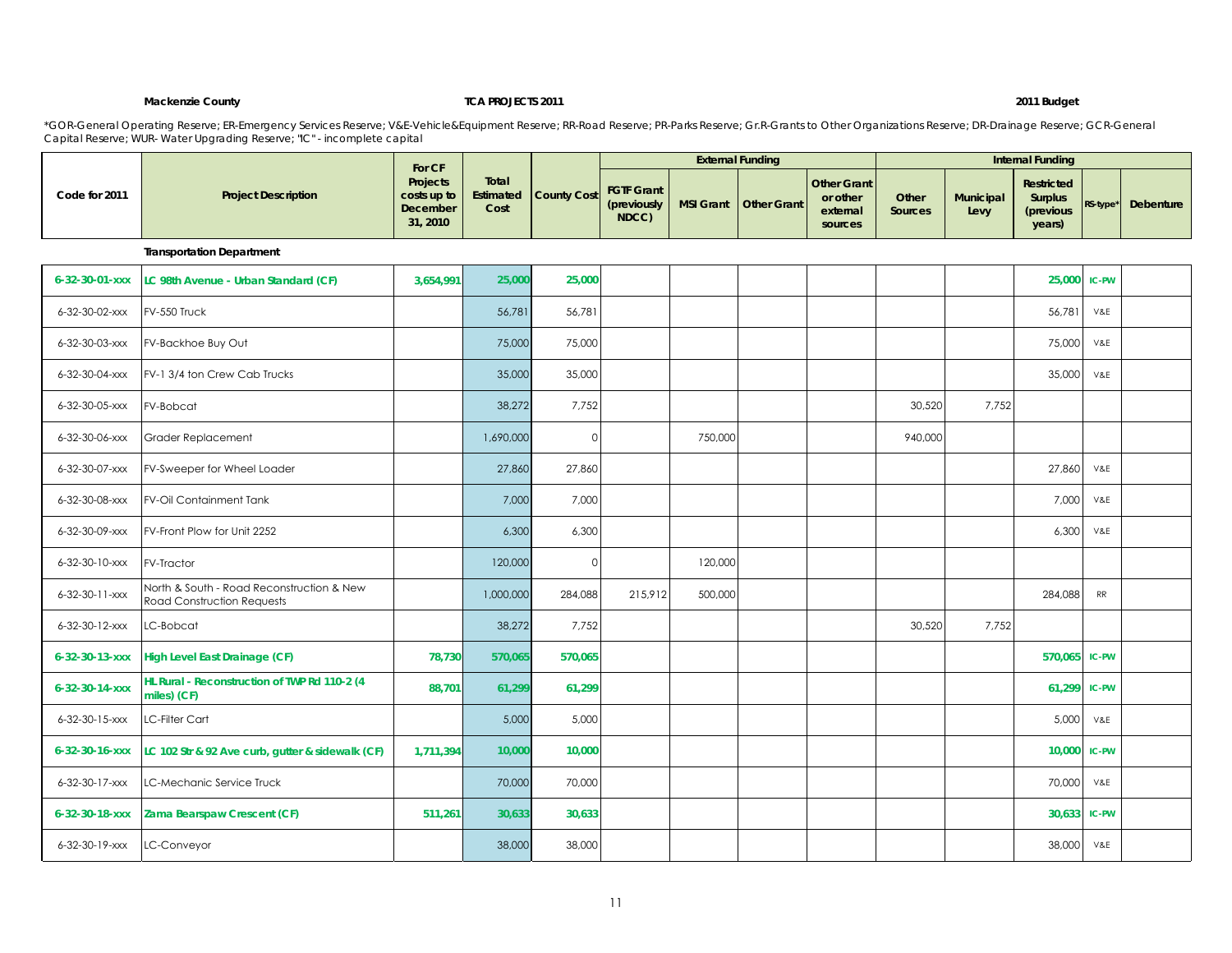#### **2011 Budget**

*\*GOR-General Operating Reserve; ER-Emergency Services Reserve; V&E-Vehicle&Equipment Reserve; RR-Road Reserve; PR-Parks Reserve; Gr.R-Grants to Other Organizations Reserve; DR-Drainage Reserve; GCR-General Capital Reserve; WUR- Water Upgrading Reserve; "IC" - incomplete capital*

|                          |                                               | For CF                                          |                                   |                    | <b>External Funding</b>                   |                  |                    |                                                       | <b>Internal Funding</b> |                   |                                                     |             |                  |  |
|--------------------------|-----------------------------------------------|-------------------------------------------------|-----------------------------------|--------------------|-------------------------------------------|------------------|--------------------|-------------------------------------------------------|-------------------------|-------------------|-----------------------------------------------------|-------------|------------------|--|
| Code for 2011            | <b>Project Description</b>                    | Projects<br>costs up to<br>December<br>31, 2010 | Total<br><b>Estimated</b><br>Cost | <b>County Cost</b> | <b>FGTF Grant</b><br>(previously<br>NDCC) | <b>MSI Grant</b> | <b>Other Grant</b> | <b>Other Grant</b><br>or other<br>external<br>sources | Other<br><b>Sources</b> | Municipal<br>Levy | <b>Restricted</b><br>Surplus<br>(previous<br>years) | RS-type*    | <b>Debenture</b> |  |
| $6 - 32 - 30 - 20 - XXX$ | Fort Vermilion River Road Reconstruction (CF) | 1,130,974                                       | 10,000                            | 10,000             |                                           |                  |                    |                                                       |                         |                   | 10,000                                              | IC-PW       |                  |  |
| 6-32-30-21-xxx           | LC-Truck                                      |                                                 | 35,000                            | 35,000             |                                           |                  |                    |                                                       |                         |                   | 35,000                                              | V&E         |                  |  |
| 6-32-30-22-xxx           | LC-100th Avenue (West of ATB Financial)       |                                                 | 1,000,000                         | 71,676             |                                           | 743,344          |                    | 184,980                                               |                         |                   | 71,676                                              | <b>RR</b>   |                  |  |
| 6-32-30-23-xxx           | <b>Road Construction Request (CF)</b>         | 183,924                                         | 66,076                            | 66,076             |                                           |                  |                    |                                                       |                         |                   | 66,076 IC-PW                                        |             |                  |  |
| 6-32-30-24-xxx           | <b>LC-Recreation Centre Storm Sewers</b>      |                                                 | 100,000                           | $\Omega$           |                                           | 100,000          |                    |                                                       |                         |                   |                                                     |             |                  |  |
| 6-32-30-25-xxx           | <b>LC-Pressure Washer</b>                     |                                                 | 14,700                            | 14,700             |                                           |                  |                    |                                                       |                         |                   | 14,700                                              | V&E         |                  |  |
| $6 - 32 - 30 - 27 - XXX$ | Zama - Truck Box Sander (CF)                  | $\Omega$                                        | 15,000                            | 15,000             |                                           |                  |                    |                                                       |                         |                   | 15,000                                              | IC-PW       |                  |  |
| 6-32-30-28-xxx           | Zama - Water Tank (CF)                        | 3,684                                           | 3,995                             | 3,995              |                                           |                  |                    |                                                       |                         |                   |                                                     | 3,995 IC-PW |                  |  |
| 6-32-30-29-xxx           | Apache Road - Pull Out Area (CF)              | $\mathbf{0}$                                    | 50,000                            | 50,000             |                                           |                  |                    |                                                       |                         |                   | 50,000 IC-PW                                        |             |                  |  |
| 6-32-30-30-xxx           | LC-Cold Storage Shed/Tool Crib                |                                                 | 70,000                            | 70,000             |                                           |                  |                    |                                                       |                         |                   | 70,000                                              | V&E         |                  |  |
| 6-32-30-31-xxx           | <b>LC-PW Shop Fence</b>                       |                                                 | 29,520                            | 29,520             |                                           |                  |                    |                                                       |                         |                   | 29,520                                              | RR          |                  |  |
| 6-32-30-32-xxx           | ZA-Paving Cornerstone Parking Lot             |                                                 | 305,840                           | 85,840             |                                           | 220,000          |                    |                                                       |                         |                   | 85,840                                              | <b>RR</b>   |                  |  |
| 6-32-30-33-xxx           | ZA-Hamlet Entrance Beautification Project     |                                                 | 10,000                            | 10,000             |                                           |                  |                    |                                                       |                         | 10,000            |                                                     |             |                  |  |
| 6-32-30-34-xxx           | ZA-Grass Seeder and Disc Unit                 |                                                 | 11,274                            | 11,274             |                                           |                  |                    |                                                       |                         |                   | 11,274                                              | V&E         |                  |  |
| 6-32-30-35-xxx           | ZA-Vehicle (PW)                               |                                                 | 35,000                            | 35,000             |                                           |                  |                    |                                                       |                         |                   | 35,000                                              | V&E         |                  |  |
| 6-32-30-36-xxx           | ZA-Mower                                      |                                                 | 17,730                            | 17,730             |                                           |                  |                    |                                                       |                         |                   | 17,730                                              | V&E         |                  |  |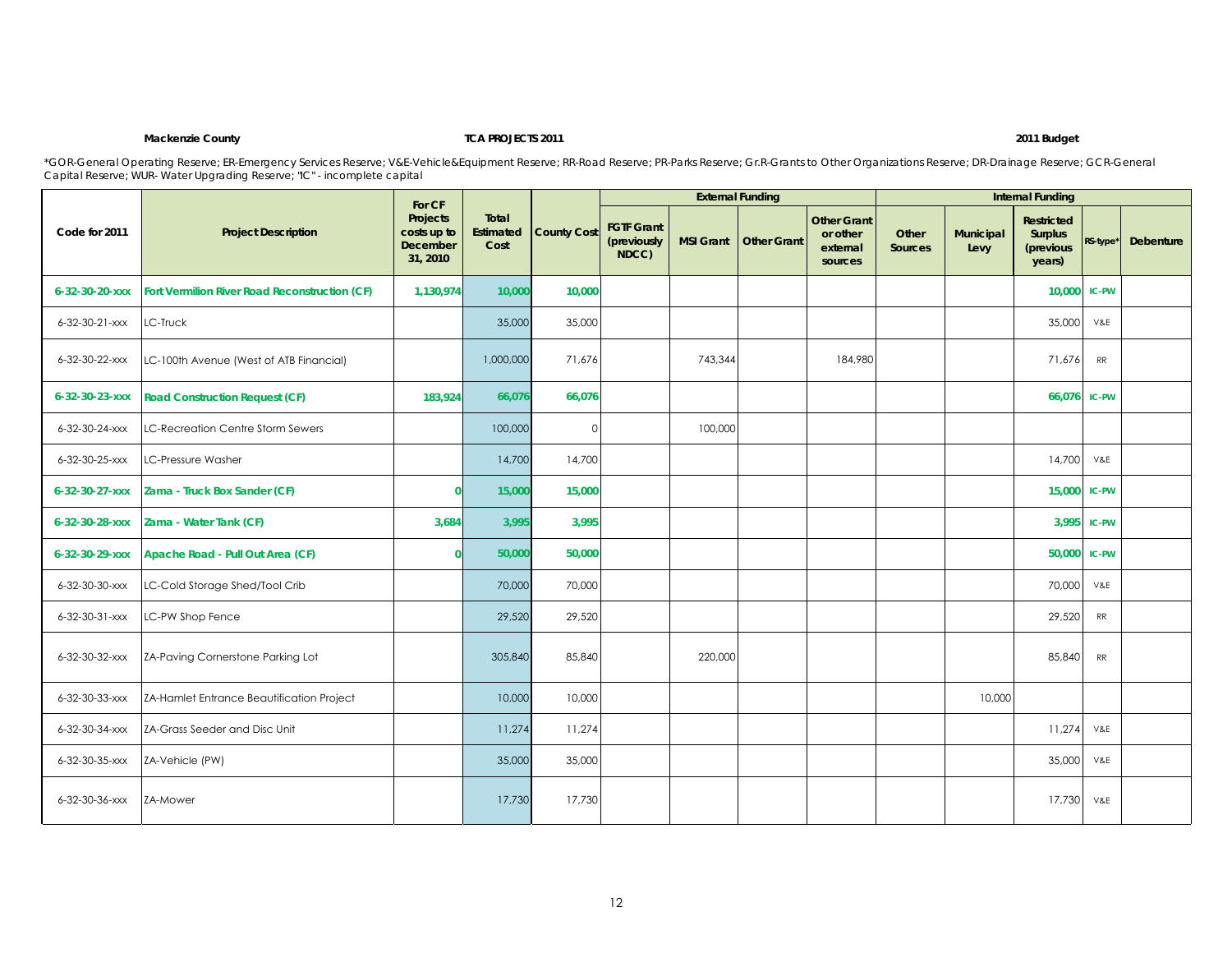#### **2011 Budget**

*\*GOR-General Operating Reserve; ER-Emergency Services Reserve; V&E-Vehicle&Equipment Reserve; RR-Road Reserve; PR-Parks Reserve; Gr.R-Grants to Other Organizations Reserve; DR-Drainage Reserve; GCR-General Capital Reserve; WUR- Water Upgrading Reserve; "IC" - incomplete capital*

|                          | <b>Project Description</b>                                 | For CF                                          |                            |                              |                                           |                  | <b>External Funding</b> |                                                       |                  |                   | <b>Internal Funding</b>                             |          |                  |
|--------------------------|------------------------------------------------------------|-------------------------------------------------|----------------------------|------------------------------|-------------------------------------------|------------------|-------------------------|-------------------------------------------------------|------------------|-------------------|-----------------------------------------------------|----------|------------------|
| Code for 2011            |                                                            | Projects<br>costs up to<br>December<br>31, 2010 | Total<br>Estimated<br>Cost | <b>County Cost</b>           | <b>FGTF Grant</b><br>(previously<br>NDCC) | <b>MSI Grant</b> | <b>Other Grant</b>      | <b>Other Grant</b><br>or other<br>external<br>sources | Other<br>Sources | Municipal<br>Levy | Restricted<br><b>Surplus</b><br>(previous<br>years) | RS-type* | <b>Debenture</b> |
| $6 - 32 - 30 - 71 - XXX$ | <b>Rocky Lane Road Reconstruction (CF)</b>                 | 289,210                                         | 10,790                     | 10,790                       |                                           |                  |                         |                                                       |                  |                   | 10,790 IC-PW                                        |          |                  |
| $6 - 32 - 30 - 75 - XXX$ | <b>AJA Friesen Road Reconstruction (CF)</b>                | 971,751                                         | 189,168                    | 167,472                      |                                           |                  | 21,696                  |                                                       |                  | 2,410             | 165,062 IC-PW                                       |          |                  |
| $6 - 32 - 30 - 78 - XXX$ | LC 100th Ave Reconstruction - CAMRIF (BCF)<br>(CF)         | 1,350,070                                       | 10,000                     | 10,000                       |                                           |                  |                         |                                                       |                  |                   | 10,000 IC-PW                                        |          |                  |
| $6 - 32 - 30 - 79 - XXX$ | RV Park Road (La Crete) (CF)                               |                                                 | 120,000                    | 120,000                      |                                           |                  |                         |                                                       |                  |                   | 120,000 IC-PW                                       |          |                  |
| 6-32-30-80-xxx           | Zama Access Road (Paving)                                  |                                                 | 6,000,000                  | 3,000,000                    |                                           |                  | 3,000,000               |                                                       |                  |                   |                                                     |          | 3,000,000        |
| 6-32-30-81-xxx           | Highway 88 Connector (Paving)                              |                                                 | 18,000,000                 | 12,400,000                   |                                           |                  | 4,500,000               | ,100,000                                              |                  |                   |                                                     |          | 12,400,000       |
| 6-32-30-82-xxx           | Grader Shelter Insullation and Gas Heating<br>(Rocky Lane) |                                                 | 18,000                     | 18,000                       |                                           |                  |                         |                                                       |                  | 18,000            |                                                     |          |                  |
| 6-32-30-83-xxx           | FV Doors for the Storage Shed                              |                                                 | 8,000                      | 8,000                        |                                           |                  |                         |                                                       |                  | 8,000             |                                                     |          |                  |
|                          | Total department 32                                        |                                                 |                            | \$30,034,575<br>\$17,577,603 | \$215,912                                 | \$2,433,344      | \$7,521,696             | \$1,284,980                                           | \$1,001,040      | \$53,914          | \$2,123,689                                         | \$0      | \$15,400,000     |

#### **Airport Department**

|                     | 6-33-30-01-xxx La Crete Airport (CF)       | 2,642,916 | 50,000  | 50,000  |  |  |  | 50,000         | <b>GCR</b> |  |
|---------------------|--------------------------------------------|-----------|---------|---------|--|--|--|----------------|------------|--|
|                     | 6-33-30-02-xxx Fort Vermilion Airport (CF) | ,344,632  | 35,000  | 35,000  |  |  |  | 35,000         | GCR        |  |
|                     | 6-33-30-03-xxx Zama Airport (Helipad) (CF) |           | 200,000 | 200,000 |  |  |  | 200,000 IC-ARP |            |  |
| Total department 33 |                                            |           | 285,000 | 285,000 |  |  |  | 285,000        |            |  |

NOTE: FV airport proposed project included costs associated with constructing taxi-ways (\$440,000); these funds are being set aside until further research is undertaken and a council policy is established regarding taxi-ways and approaches to private businesses.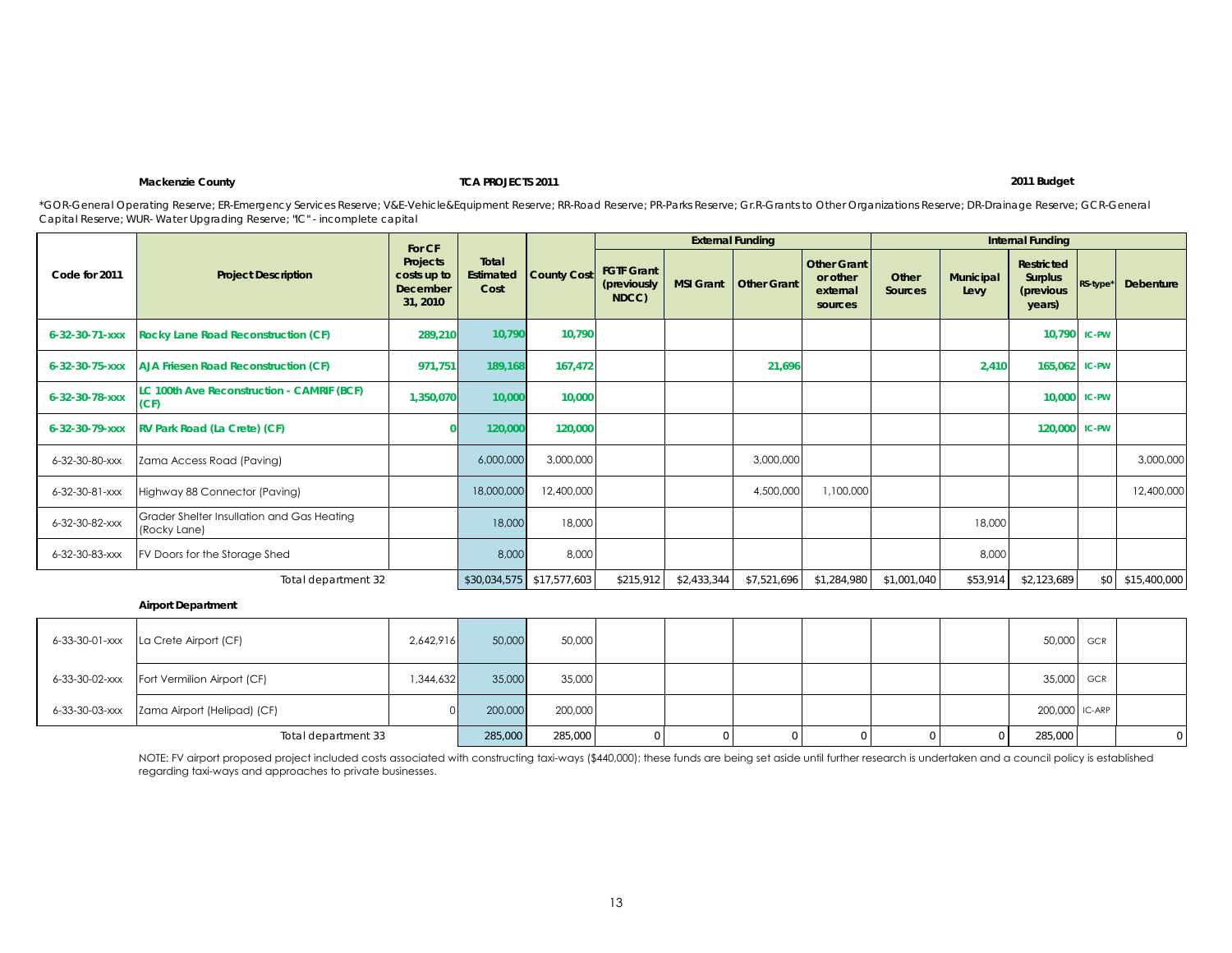#### **2011 Budget**

*\*GOR-General Operating Reserve; ER-Emergency Services Reserve; V&E-Vehicle&Equipment Reserve; RR-Road Reserve; PR-Parks Reserve; Gr.R-Grants to Other Organizations Reserve; DR-Drainage Reserve; GCR-General Capital Reserve; WUR- Water Upgrading Reserve; "IC" - incomplete capital*

|                          | For CF                                                  |                                                        |                            |                    |                                           |                  | <b>External Funding</b> |                                                       | <b>Internal Funding</b> |                   |                                                            |            |                  |  |
|--------------------------|---------------------------------------------------------|--------------------------------------------------------|----------------------------|--------------------|-------------------------------------------|------------------|-------------------------|-------------------------------------------------------|-------------------------|-------------------|------------------------------------------------------------|------------|------------------|--|
| Code for 2011            | <b>Project Description</b>                              | <b>Projects</b><br>costs up to<br>December<br>31, 2010 | Total<br>Estimated<br>Cost | <b>County Cost</b> | <b>FGTF Grant</b><br>(previously<br>NDCC) | <b>MSI Grant</b> | <b>Other Grant</b>      | <b>Other Grant</b><br>or other<br>external<br>sources | Other<br><b>Sources</b> | Municipal<br>Levy | <b>Restricted</b><br><b>Surplus</b><br>(previous<br>years) | RS-type*   | <b>Debenture</b> |  |
|                          | Water Treatment & Distribution Department               |                                                        |                            |                    |                                           |                  |                         |                                                       |                         |                   |                                                            |            |                  |  |
| 6-41-30-01-xxx           | <b>FV-Computrol Card Reader</b>                         |                                                        | 10,000                     | $\circ$            | 10,000                                    |                  |                         |                                                       |                         |                   |                                                            |            |                  |  |
| 6-41-30-02-xxx           | Zama Water Treatment Plant (CF)                         | 13,489,974                                             | 29,377                     | 29,377             |                                           |                  |                         |                                                       |                         |                   | 29,377                                                     | <b>WUR</b> |                  |  |
| 6-41-30-03-xxx           | <b>FV-Master Meter Update</b>                           |                                                        | 30,000                     | $\circ$            | 30,000                                    |                  |                         |                                                       |                         |                   |                                                            |            |                  |  |
|                          | 6-41-30-04-xxx FV WTP - Lab Renovation & Equipment (CF) | 3,723                                                  | 12,277                     | 12,277             |                                           |                  |                         |                                                       |                         |                   | 12,277                                                     | <b>WUR</b> |                  |  |
|                          | 6-41-30-05-xxx FV WTP - Upgrades (CF)                   | $\overline{0}$                                         | 30,000                     | 30,000             |                                           |                  |                         |                                                       |                         |                   | 30,000                                                     | <b>WUR</b> |                  |  |
| 6-41-30-06-xxx           | ZA-Master Meter Update                                  |                                                        | 20,000                     | $\overline{0}$     | 20,000                                    |                  |                         |                                                       |                         |                   |                                                            |            |                  |  |
| 6-41-30-07-xxx           | Raw Water Truck Fill - Zama (CF)                        | $\Omega$                                               | 100,000                    | $\Omega$           | 100,000                                   |                  |                         |                                                       |                         |                   |                                                            |            |                  |  |
| 6-41-30-08-xxx           | ZA-Computrol Card Reader                                |                                                        | 11,500                     | $\Omega$           | 11,500                                    |                  |                         |                                                       |                         |                   |                                                            |            |                  |  |
| 6-41-30-09-xxx           | ZA-Distribution Pump                                    |                                                        | 130,000                    | 39,572             | 90,428                                    |                  |                         |                                                       |                         |                   | 39,572                                                     | <b>WUR</b> |                  |  |
| 6-41-30-10-xxx           | LC-Hydrant Replace Program                              |                                                        | 100,000                    | 0                  | 100,000                                   |                  |                         |                                                       |                         |                   |                                                            |            |                  |  |
| $6 - 41 - 30 - 11 - XXX$ | <b>LC-Filter Media</b>                                  |                                                        | 140,000                    | $\Omega$           | 140,000                                   |                  |                         |                                                       |                         |                   |                                                            |            |                  |  |
| 6-41-30-15-xxx           | FV WTP - Capacity & Expansion Assessment                |                                                        | 50,000                     | 50,000             |                                           |                  |                         |                                                       |                         |                   | 50,000                                                     | <b>GCR</b> |                  |  |
| $6 - 41 - 30 - 13 - XXX$ | FV WTP - Filter Media Replacement (CF)                  | $\Omega$                                               | $\mathbf{0}$               | $\Omega$           |                                           |                  |                         |                                                       |                         |                   | $\Omega$                                                   |            |                  |  |
| $6 - 41 - 30 - 16 - XXX$ | Rural Water - Phase I (CF)                              | 752,764                                                | 2,768,205                  | 2,768,205          |                                           |                  |                         |                                                       |                         | 44,607            | 543,434                                                    | <b>WUR</b> | 2,180,164        |  |
|                          | Total department 41                                     |                                                        | 3,431,359                  | 2,929,431          | 501,928                                   | $\Omega$         | $\mathcal{O}$           | $\Omega$                                              | $\overline{O}$          | 44,607            | 704,660                                                    |            | 2,180,164        |  |

#### **Sewer Disposal Department** `

|                | 6-42-30-01-xxx ZA-Lift Station Pumps                 |       | 600,000   |         | 600,000 |         |  |                |          |
|----------------|------------------------------------------------------|-------|-----------|---------|---------|---------|--|----------------|----------|
|                | 6-42-30-02-xxx ZA-S-Curve Sewer Services (East Side) |       | 50,000    | 50,000  |         |         |  | 50,000 GCR     |          |
| 6-42-30-05-xxx | North Point Subdivision Lift station                 | 3,600 | 632,400   | 372,602 |         | 259,798 |  | 372,602 IC-SWR |          |
|                | Total department 42                                  |       | 1,282,400 | 422,602 | 600,000 | 259,798 |  | 422,602        | $\Omega$ |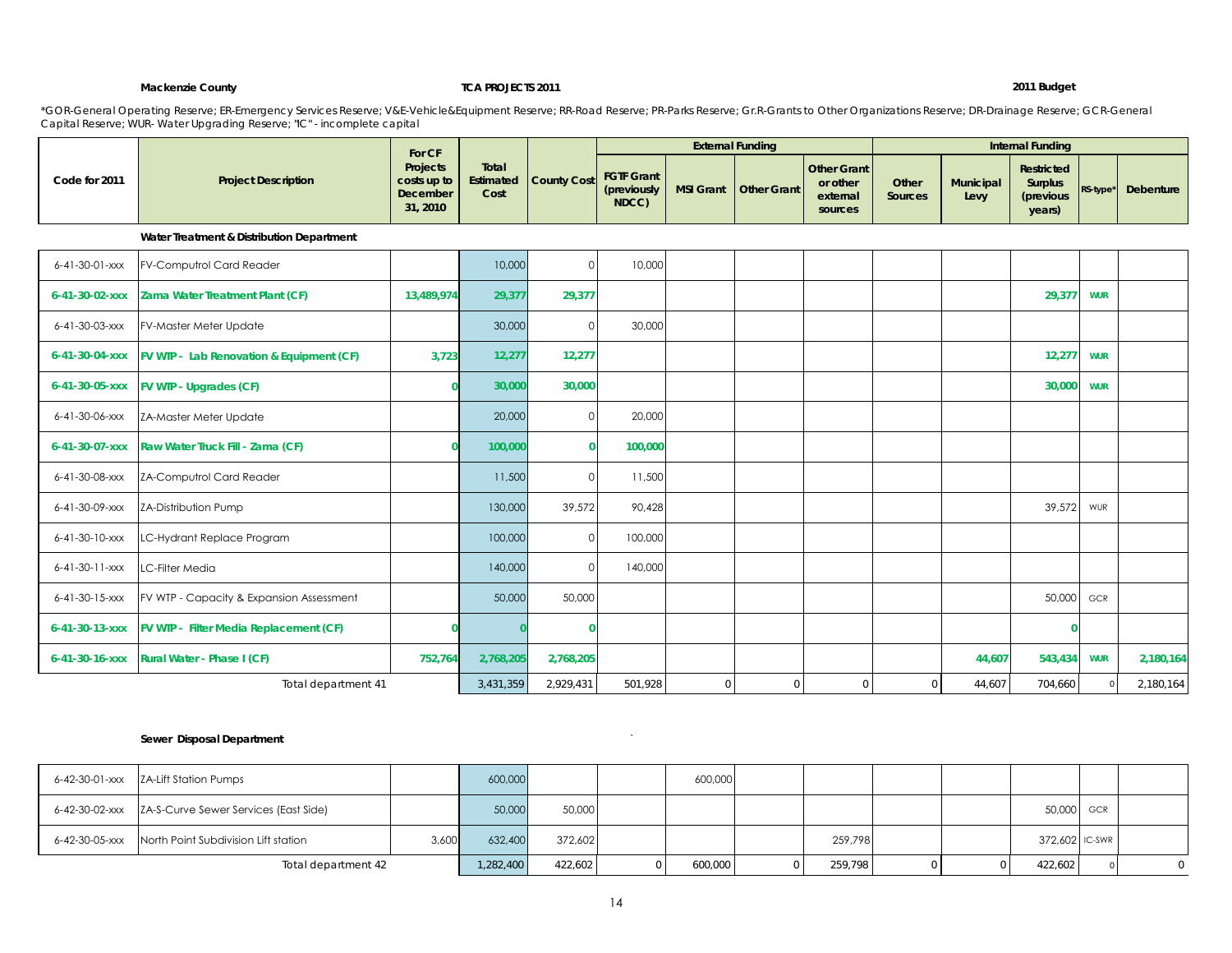#### **2011 Budget**

*\*GOR-General Operating Reserve; ER-Emergency Services Reserve; V&E-Vehicle&Equipment Reserve; RR-Road Reserve; PR-Parks Reserve; Gr.R-Grants to Other Organizations Reserve; DR-Drainage Reserve; GCR-General Capital Reserve; WUR- Water Upgrading Reserve; "IC" - incomplete capital*

|                |                                                                      | For CF                                          |                            |                    |                                           |                  | <b>External Funding</b> |                                                       |                         |                          | <b>Internal Funding</b>                                    |                                   |                  |
|----------------|----------------------------------------------------------------------|-------------------------------------------------|----------------------------|--------------------|-------------------------------------------|------------------|-------------------------|-------------------------------------------------------|-------------------------|--------------------------|------------------------------------------------------------|-----------------------------------|------------------|
| Code for 2011  | <b>Project Description</b>                                           | Projects<br>costs up to<br>December<br>31, 2010 | Total<br>Estimated<br>Cost | <b>County Cost</b> | <b>FGTF Grant</b><br>(previously<br>NDCC) | <b>MSI Grant</b> | <b>Other Grant</b>      | <b>Other Grant</b><br>or other<br>external<br>sources | Other<br><b>Sources</b> | <b>Municipal</b><br>Levy | <b>Restricted</b><br><b>Surplus</b><br>(previous<br>years) | RS-type*                          | <b>Debenture</b> |
|                | Solid Waste Disposal                                                 |                                                 |                            |                    |                                           |                  |                         |                                                       |                         |                          |                                                            |                                   |                  |
| 6-43-30-01-xxx | - 40 yd bin and 2 - 30 yd bins                                       |                                                 | 24,674                     | 24,674             |                                           |                  |                         |                                                       |                         |                          | 24,674                                                     | <b>GCR</b>                        |                  |
| 6-43-30-02-xxx | Land Purchase (NW 11-104-17-W5) (Tompkins<br>Waste Transfer Station) |                                                 | 39,000                     | 39,000             |                                           |                  |                         |                                                       |                         |                          | 39,000                                                     | <b>GCR</b>                        |                  |
|                | Total department 43                                                  |                                                 | 63,674                     | 63,674             | $\cal O$                                  | $\cal O$         | $\cal O$                | $\mathcal{O}$                                         |                         | $\mathcal{O}$            | 63,674                                                     |                                   | $\mathcal{C}$    |
|                |                                                                      |                                                 |                            |                    |                                           |                  |                         |                                                       |                         |                          |                                                            |                                   |                  |
|                | Planning & Development Department                                    |                                                 |                            |                    |                                           |                  |                         |                                                       |                         |                          |                                                            |                                   |                  |
| 6-61-30-01-xxx | LC-Plotter                                                           |                                                 | 7,200                      | 7,200              |                                           |                  |                         |                                                       |                         | 7,200                    |                                                            |                                   |                  |
|                | Total department 61                                                  |                                                 | 7,200                      | 7,200              | $\cal O$                                  | 0                | $\cal O$                | ${\cal O}$                                            |                         | 7,200                    | 0                                                          |                                   | $\mathcal{C}$    |
|                | <b>Agricultural Services Department</b>                              |                                                 |                            |                    |                                           |                  |                         |                                                       |                         |                          |                                                            |                                   |                  |
| 6-63-30-52-xxx | <b>Blue Hills Drainage Study (CF)</b>                                | $\overline{0}$                                  | 10,105                     | 10,105             |                                           |                  |                         |                                                       |                         |                          | 10,105                                                     | <b>DR</b>                         |                  |
|                | Total department 63                                                  |                                                 | 10,105                     | 10,105             | ${\cal O}$                                | 0                | ${\cal O}$              | ${\cal O}$                                            |                         | 0                        | 10,105                                                     |                                   | $\epsilon$       |
|                | <b>Subdivision Department</b>                                        |                                                 |                            |                    |                                           |                  |                         |                                                       |                         |                          |                                                            |                                   |                  |
| 6-66-30-01-xxx | ZA-Residential Subdivision                                           |                                                 | 75,000                     | 75,000             |                                           |                  |                         |                                                       |                         |                          | 75,000                                                     | GCR                               |                  |
|                | Total department 66                                                  |                                                 | 75,000                     | 75,000             | ${\cal O}$                                | 0                | $\cal O$                | $\cal O$                                              |                         | $\mathcal{O}$            | 75,000                                                     |                                   | $\epsilon$       |
|                | <b>Recreation Department</b>                                         |                                                 |                            |                    |                                           |                  |                         |                                                       |                         |                          |                                                            |                                   |                  |
| 6-71-30-01-xxx | Fort Vermilion Arena - Dressing Rooms (CF)                           | 267,850                                         | 7,180                      | 7,180              |                                           |                  |                         |                                                       |                         |                          | 7,180                                                      | <b>FV-RR</b>                      |                  |
| 6-71-30-02-xxx | <b>Fort Vermilion Recreation Board (CF)</b>                          | 16,581                                          | 39,419                     | 39,419             |                                           |                  |                         |                                                       |                         |                          | 39,419                                                     | <b>Gr.R &amp;</b><br><b>FV-RR</b> |                  |
| 6-71-30-03-xxx | La Crete Recreation Board (CF)                                       | 61,358                                          | 88,642                     | 88,642             |                                           |                  |                         |                                                       |                         |                          | 88,642                                                     | Gr.R. &<br><b>LC-RR</b>           |                  |
| 6-71-30-04-xxx | La Crete Ball Park (CF)                                              | $\overline{0}$                                  | 123,518                    | 61,759             |                                           |                  |                         | 61,759                                                |                         |                          | 61,759                                                     | <b>LC-RR</b>                      |                  |
| 6-71-30-05-xxx | FV Walking Trail                                                     |                                                 | 48,184                     | 28,184             |                                           |                  |                         | 20,000                                                |                         |                          | 28,184                                                     | <b>FVWTR</b>                      |                  |
| 6-71-30-06-xxx | <b>Zama Recreation Board (CF)</b>                                    | $\mathbf{0}$                                    | 96,000                     | 96,000             |                                           |                  |                         |                                                       |                         |                          | 96,000                                                     | Gr.R & Z<br><b>RR</b>             |                  |
|                | Total department 71                                                  |                                                 | 402,943                    | 321,184            | 0                                         | 0                | 0                       | 81,759                                                | $\overline{O}$          | $\overline{O}$           | 321,184                                                    | 0                                 | $\epsilon$       |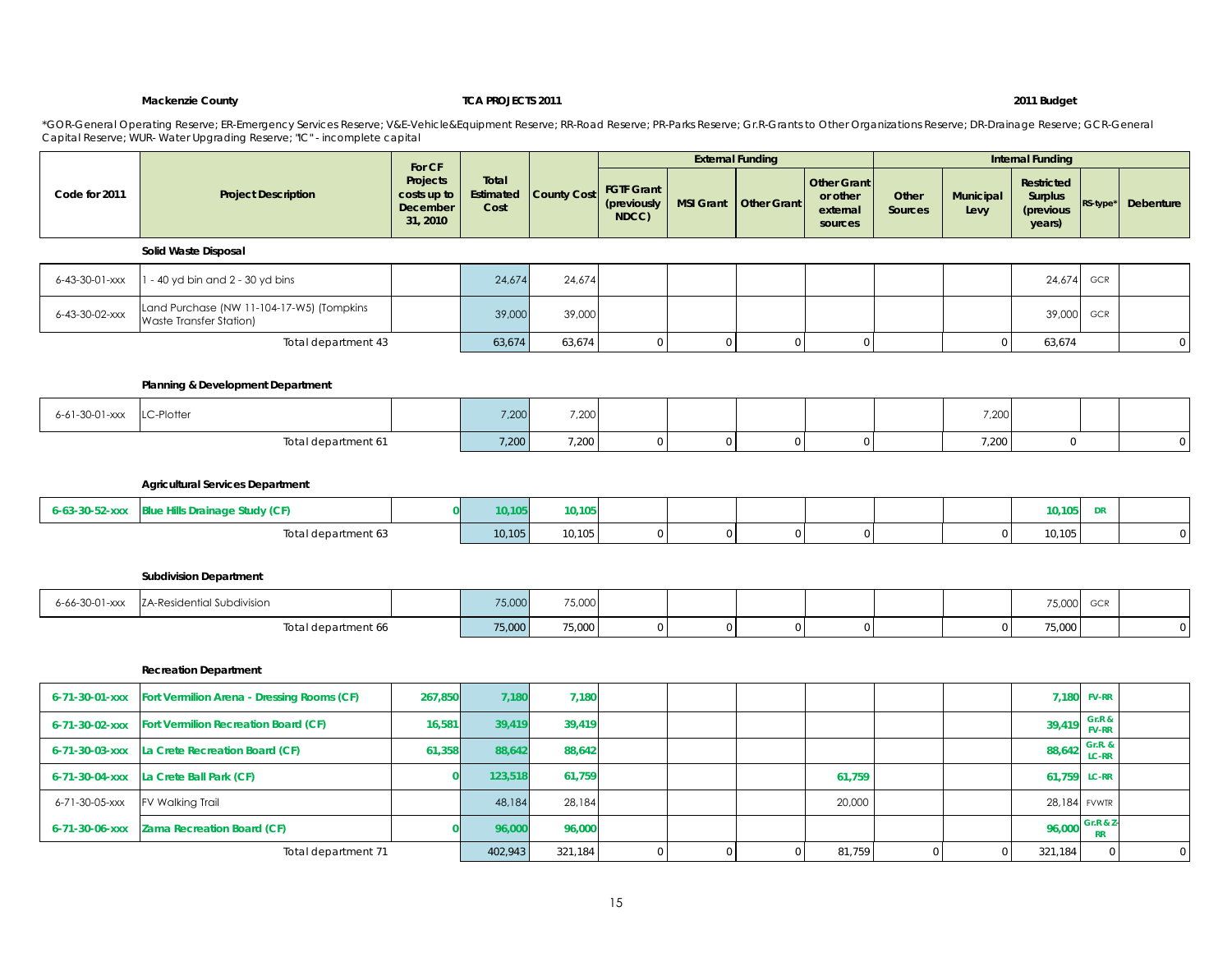#### **2011 Budget**

*\*GOR-General Operating Reserve; ER-Emergency Services Reserve; V&E-Vehicle&Equipment Reserve; RR-Road Reserve; PR-Parks Reserve; Gr.R-Grants to Other Organizations Reserve; DR-Drainage Reserve; GCR-General Capital Reserve; WUR- Water Upgrading Reserve; "IC" - incomplete capital*

|                          |                                               | For CF                                                 |                            |                    |                                           |                  | <b>External Funding</b> |                                                       |                         |                   | <b>Internal Funding</b>                             |           |                  |
|--------------------------|-----------------------------------------------|--------------------------------------------------------|----------------------------|--------------------|-------------------------------------------|------------------|-------------------------|-------------------------------------------------------|-------------------------|-------------------|-----------------------------------------------------|-----------|------------------|
| Code for 2011            | <b>Project Description</b>                    | Projects<br>costs up to<br><b>December</b><br>31, 2010 | Total<br>Estimated<br>Cost | <b>County Cost</b> | <b>FGTF Grant</b><br>(previously<br>NDCC) | <b>MSI Grant</b> | <b>Other Grant</b>      | <b>Other Grant</b><br>or other<br>external<br>sources | Other<br><b>Sources</b> | Municipal<br>Levy | <b>Restricted</b><br>Surplus<br>(previous<br>years) | RS-type*  | <b>Debenture</b> |
|                          | Parks & Playgrounds Department                |                                                        |                            |                    |                                           |                  |                         |                                                       |                         |                   |                                                     |           |                  |
| 6-72-30-01-xxx           | ZA-Park Landscaping                           |                                                        | 10,000                     | 10,000             |                                           |                  |                         |                                                       |                         |                   | 10,000                                              | <b>PR</b> |                  |
| 6-72-30-02-xxx           | LC-La Crete Walking Trails Overlay            |                                                        | 70,400                     | 70,400             |                                           |                  |                         |                                                       |                         |                   | 70,400                                              | PR        |                  |
| 6-72-30-03-xxx           | Water Spray Park (Fort Vermilion) (CF)        | $\mathbf 0$                                            | 80,000                     | 40,000             |                                           |                  |                         | 40,000                                                |                         |                   | 40,000                                              | $IC-R$    |                  |
| 6-72-30-04-xxx           | Wadlin Lake Beach Construction                |                                                        | 44,710                     | 44,710             |                                           |                  |                         |                                                       |                         |                   | 44,710                                              | PR        |                  |
| 6-72-30-05-xxx           | Zama Community Park Expansion (CF)            | 334,276                                                | 9,825                      | 9,825              |                                           |                  |                         |                                                       |                         |                   | 9,825                                               | $IC-R$    |                  |
| 6-72-30-06-xxx           | Wadlin Lake Site Development                  |                                                        | $\circ$                    | $\mathbf{0}$       |                                           |                  |                         |                                                       |                         |                   | $\Omega$                                            | <b>PR</b> |                  |
| 6-72-30-07-xxx           | LC-Bobcat Tool cat                            |                                                        | 45,000                     | 45,000             |                                           |                  |                         |                                                       |                         |                   | 45,000                                              | V&E       |                  |
| 6-72-30-08-xxx           | Wadlin Lake Concrete Toilet                   |                                                        | $\circ$                    | $\mathbf{0}$       |                                           |                  |                         |                                                       |                         |                   | $\Omega$                                            | <b>PR</b> |                  |
| 6-72-30-09-xxx           | LC-Lawn Mower                                 |                                                        | 19,494                     | 19,494             |                                           |                  |                         |                                                       |                         |                   | 19,494                                              | V&E       |                  |
| 6-72-30-10-xxx           | LC-Dump Trailer                               |                                                        | 11,000                     | 11,000             |                                           |                  |                         |                                                       |                         |                   | 11,000                                              | PR        |                  |
| 6-72-30-11-xxx           | FV - Mackenzie Park - Basketball Concrete Pad |                                                        | 21,000                     | 21,000             |                                           |                  |                         |                                                       |                         |                   | 21,000                                              | <b>PR</b> |                  |
| 6-72-30-12-xxx           | Wadlin Playground Additions                   |                                                        | $\circ$                    | $\mathbf{0}$       |                                           |                  |                         |                                                       |                         |                   | $\Omega$                                            | PR        |                  |
| 6-72-30-13-xxx           | LC-LC Arena Swing Set                         |                                                        | 5,000                      | 5,000              |                                           |                  |                         |                                                       |                         |                   | 5,000                                               | <b>PR</b> |                  |
| $6 - 72 - 30 - 14 - XXX$ | RV Dump - Hutch Lake (CF)                     | $\mathbf 0$                                            | 6,600                      | 6,600              |                                           |                  |                         |                                                       |                         |                   | 6,600                                               | $IC-R$    |                  |
| 6-72-30-15-xxx           | La Crete - Water Spray Park (CF)              | $\mathbf{0}$                                           | 60,000                     | 60,000             |                                           |                  |                         |                                                       |                         |                   | 60,000                                              | $IC-R$    |                  |
| 6-72-30-16-xxx           | <b>LC-LC Hill Park Concrete Toilet</b>        |                                                        | 18,320                     | 18,320             |                                           |                  |                         |                                                       |                         |                   | 18,320                                              | <b>PR</b> |                  |
| 6-72-30-17-xxx           | LC-108 Street Park Fence & Lighting           |                                                        | 16,850                     | 16,850             |                                           |                  |                         |                                                       |                         |                   | 16,850                                              | PR        |                  |
| 6-72-30-18-xxx           | Machesis Lake-Caretaker Site Expansion        |                                                        | 5,000                      | 5,000              |                                           |                  |                         |                                                       |                         |                   | 5,000                                               | <b>PR</b> |                  |
| 6-72-30-19-xxx           | Gate at Machesis Lake                         |                                                        | $\circ$                    | $\Omega$           |                                           |                  |                         |                                                       |                         |                   | $\Omega$                                            | <b>PR</b> |                  |
| 6-72-30-20-xxx           | Hutch Lake - Stairs                           |                                                        | 20,540                     | 20,540             |                                           |                  |                         |                                                       |                         |                   | 20,540                                              | PR        |                  |
|                          | Total department 72                           |                                                        | 443,739                    | 403,739            | $\Omega$                                  | $\Omega$         | $\Omega$                | 40,000                                                | $\Omega$                | $\Omega$          | 403,739                                             | $\Omega$  | $\mathcal{O}$    |

| TOTAL 2011 Capital Projects | 38,676,559 | 24,736,102 | 717,840 | 3,033,344 | 521.696 | - 666,537, | 1,001,040 | 324,701 | 6,831,237 | ΩI | 17,580,164 |
|-----------------------------|------------|------------|---------|-----------|---------|------------|-----------|---------|-----------|----|------------|
|-----------------------------|------------|------------|---------|-----------|---------|------------|-----------|---------|-----------|----|------------|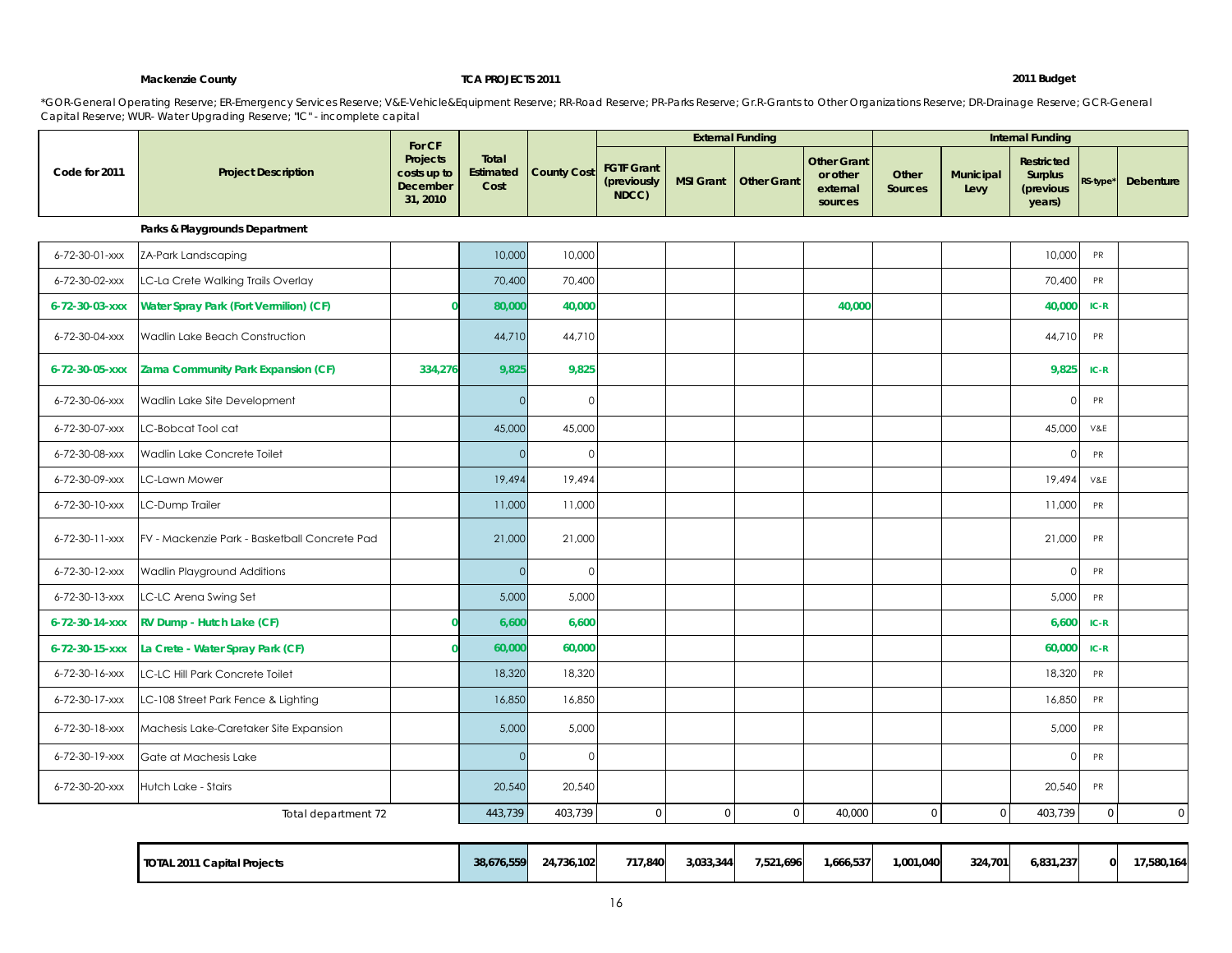#### **2011 BUDGET DRAFT - Cash Requirement (decision worksheet)**

|                                                                                                         | 2010 Budget % change |        | 2011 Budget    |                   |
|---------------------------------------------------------------------------------------------------------|----------------------|--------|----------------|-------------------|
| <b>Operating Cash Requirement</b>                                                                       |                      |        |                |                   |
| Operating Cost (excluding non-cash items and capital debt interest<br>expense)                          | \$19,100,610         | 14%    | \$21,755,825   | Schedule A-2      |
| Non-TCA - Operating Costs (Non-TCA Projects List)                                                       | \$1,316,763          | $-40%$ | \$785,433      |                   |
| Less: Other Operating Revenue (excluding municipal tax levy)                                            | (\$4,334,610)        | 5%     | (\$4,566,417)  | Schedule A-1      |
| Anticipated draw from prior year accumulated surplus - restricted (for<br>Non-TCA projects)             | $($ \$211,514)       | 53%    | (\$324, 295)   | (1)               |
| Tax levy for operations                                                                                 | \$15,871,249         | 11%    | \$17,650,546   |                   |
| <b>Capital Cash Requirements</b>                                                                        |                      |        |                |                   |
| Capital costs (2011 TCA Project List + 2010 CF TCA requiring additional<br>funding)                     | \$24,118,414         | 60%    | \$38,676,559   |                   |
| Capital debt interest                                                                                   | \$456,697            | 22%    | \$556,404      |                   |
| Capital debt principle                                                                                  | \$1,709,972          | 24%    | \$2,121,536    |                   |
| Less:                                                                                                   | \$0                  |        |                |                   |
| Capital revenue - grants                                                                                | (\$6,681,522]        | 71%    | (\$11,457,860) | Schedule B        |
| Other capital revenue (community, developer's contributions; contributed assets)                        | (\$409,798)          | 262%   | (\$1,481,557)  |                   |
| Proceeds on disposal of assets                                                                          | (\$1,067,585)        | -6%    | (\$1,001,040)  | Schedule D        |
| Proceeds from new debentures                                                                            | (\$3,726,766)        | 372%   | (\$17,580,164) | Schedule E        |
| Anticipated draw from prior year accumulated surplus - restricted                                       | $($ \$9,634,574)     | $-29%$ | ( \$6,831,237) | (2)               |
| Anticipated draw from prior year accumulated surplus - unrestricted                                     | \$0                  |        |                |                   |
| Tax levy for capital                                                                                    | \$4,764,838          | $-37%$ | \$3,002,641    |                   |
| Minimum Tax Levy                                                                                        | \$20,636,087         | 0%     | \$20,653,187   |                   |
| <b>Future Financial Plans</b>                                                                           |                      |        |                |                   |
| Contributions to Reserves as per Policies                                                               | \$1,915,000          |        | \$1,605,000    | Schedule C        |
| Contributions to Reserves (2009 - disposal of LC PW Shop)                                               | \$496,000            |        |                |                   |
| Tax levy for future financial plans                                                                     | \$2,411,000          | -33%   | \$1,605,000    | (3)               |
| <b>Total Tax Levy</b>                                                                                   | \$23,047,087         | $-3%$  | \$22,258,187   |                   |
| Net budgeted cash draw on accumulated surplus accounts                                                  | ( \$7,435,088)       | $-25%$ | (\$5,550,532)  | $(1) + (2) + (3)$ |
| OTHER:                                                                                                  |                      |        |                |                   |
| Restricted surplus (reserves), beginning of year                                                        | \$15,910,230         |        | \$15,526,272   |                   |
| Restricted surplus (reserves), ending of year (2010 - actual; 2011 -<br>estimated)                      | \$15,526,272         |        | \$9,975,740    |                   |
| 20% of the total allowable debt limit (the benchmark that was set by<br>Council in respect to reserves) | \$8,446,471          |        | \$8,639,653    |                   |
| Total budgeted operating and capital costs (excluding non-cash<br>items)                                | \$46,702,457         | 37%    | \$63,895,757   |                   |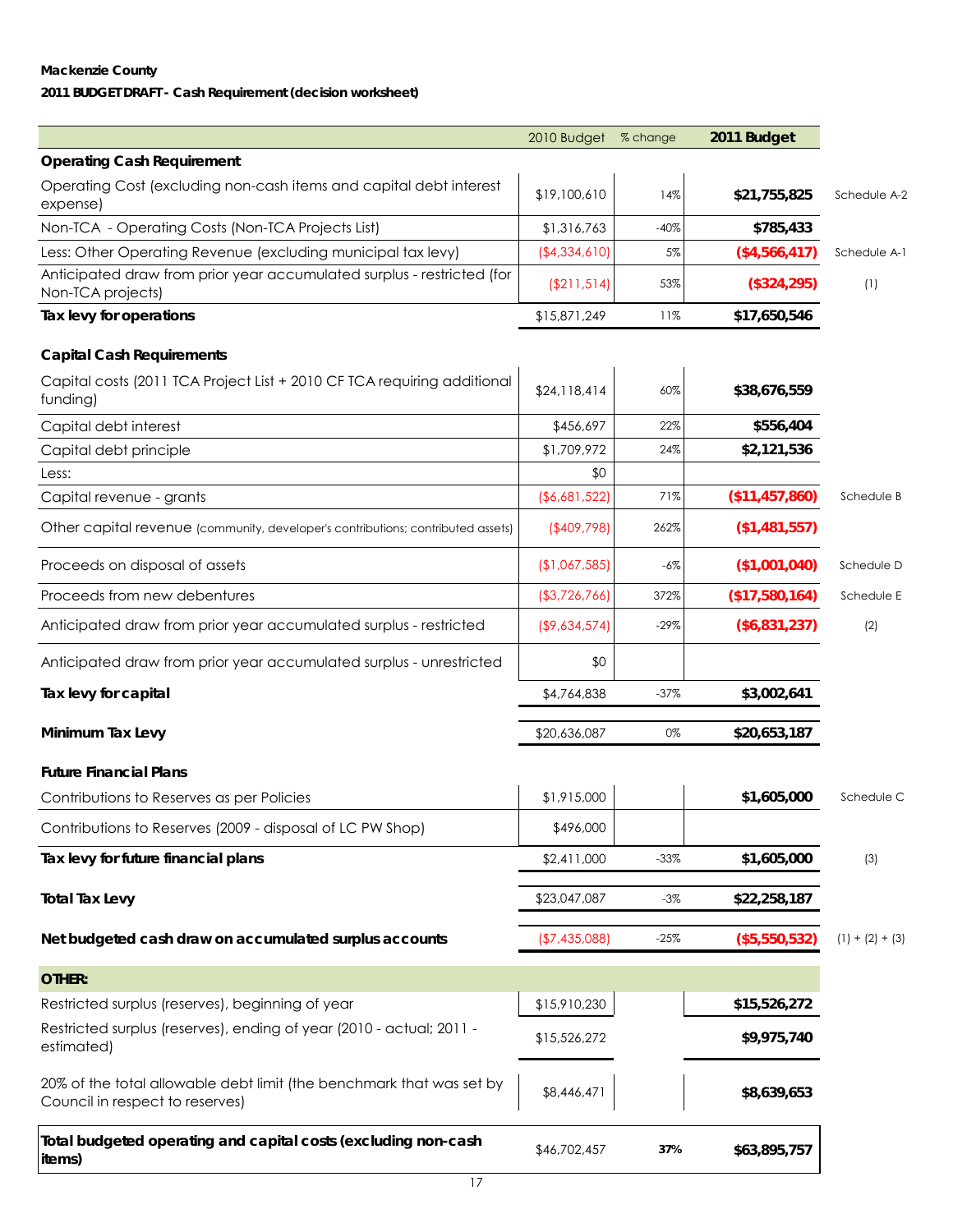#### **2011 Budget**

**Schedules of Operating Revenues and General Operating Expenses**

|                                                                                                                                | Legislative and<br>Administration | Protective<br><b>Services</b> | Transportation<br>and Airport | <b>Utilities</b> | Planning &<br>Development | <b>Agricultural &amp;</b><br>Veterinary | <b>Recreation &amp;</b><br>Cultural | <b>TOTAL</b> |
|--------------------------------------------------------------------------------------------------------------------------------|-----------------------------------|-------------------------------|-------------------------------|------------------|---------------------------|-----------------------------------------|-------------------------------------|--------------|
| Schedule A-1: Operating Revenues (excluding municipal taxes, and excluding school and lodge requisitions)                      |                                   |                               |                               |                  |                           |                                         |                                     |              |
| Sale of Goods & Services                                                                                                       | 31,500                            | 10,000                        | 37,584                        | 2,175,172        | 205,400                   | 6,813                                   | 16,500                              | 2,482,969    |
| Interest Revenue                                                                                                               | 250,000                           |                               |                               |                  |                           |                                         |                                     | 250,000      |
| Provincial Grants - operating                                                                                                  | 61,578                            |                               | 754,837                       |                  |                           | 60,000                                  | 234,673                             | 1,111,088    |
| Other Revenue including frontage                                                                                               | 163,500                           | 48,824                        | 356,214                       | 124,904          | 22,000                    | 6,918                                   |                                     | 722,360      |
| <b>Total Revenues</b>                                                                                                          | 506,578                           | 58,824                        | 1,148,635                     | 2.300.076        | 227,400                   | 73,731                                  | 251,173                             | 4,566,417    |
| Schedule A-2: General Operating Expenses (excluding school and lodge requisitions, and excluding debenture principal payments) |                                   |                               |                               |                  |                           |                                         |                                     |              |
| Wages & Salaries, Benefits, WCB, Recruiting, Honorariums                                                                       | 1,955,405                         | 142,440                       | 2,720,539                     | 1,079,577        | 338,095                   | 197,526                                 | 165,988                             | 6,599,569    |
| Contracted and General Services                                                                                                | 1,051,676                         | 638,470                       | 1,846,051                     | 916,688          | 277,110                   | 975,464                                 | 240,186                             | 5,945,645    |
| Materials & Supplies, Fuel & Oil, Chemicals & Salt                                                                             | 143,700                           | 103,815                       | 3,529,766                     | 265,425          | 16,500                    | 114,650                                 | 96,020                              | 4,269,876    |
| Utilities (Gas, Power)                                                                                                         | 63,700                            | 33,400                        | 181,500                       | 320,200          | 1,300                     |                                         |                                     | 600,100      |
| Grants to local governments                                                                                                    | 1,600,000                         |                               |                               |                  |                           |                                         |                                     | 1,600,000    |
| Grants to other organizations                                                                                                  | 50,000                            |                               |                               |                  |                           | 35,500                                  | 1,551,996                           | 1,637,496    |
| Capital debt interest                                                                                                          | 112,803                           |                               | 49,772                        | 393,829          |                           |                                         |                                     | 556,404      |
| Net Book Value of disposed TCA                                                                                                 |                                   |                               |                               |                  |                           |                                         |                                     | $\Omega$     |
| Amortization                                                                                                                   | 176,760                           | 190,502                       | 4,315,133                     | 1,433,851        | 7,098                     | 111,345                                 | 195,495                             | 6,430,184    |
| Other                                                                                                                          | 83,000                            | 6,000                         |                               |                  |                           |                                         |                                     | 89,000       |
| Total expenses excl. non-TCA projects                                                                                          | 5,237,044                         | 1,114,627                     | 12,642,761                    | 4,409,570        | 640,103                   | 1,434,485                               | 2,249,684                           | 27,728,274   |
| Non-TCA projects                                                                                                               | 192,356                           | 47,475                        | 77,146                        | 92,602           | 250,000                   | 10,000                                  | 115,854                             | 785,433      |
| Total expenses incl. non-TCA projects                                                                                          | 5,429,400                         | 1,162,102                     | 12,719,907                    | 4,502,172        | 890,103                   | 1,444,485                               | 2,365,538                           | 28,513,707   |

#### *Non-cash items included in the above:*

| Estimated gravel inventory change at YE 2011                                      |           |         | $-1.014.139$ |           |         |          |           | $-1,014,139$ |
|-----------------------------------------------------------------------------------|-----------|---------|--------------|-----------|---------|----------|-----------|--------------|
| Net Book Value of disposed TCA                                                    |           |         |              |           |         |          |           |              |
| Amortization                                                                      | 176.760   | 190.502 | 4.315.133    | .433.851  | 7.098   | 111.345  | 195.495   | 6.430.184    |
| Total operational expenses excluding non-cash items and capital debt<br>linterest | 4.947.481 | 924.125 | 9.291.995    | 2.581.890 | 633,005 | .323.140 | 2.054.189 | 21,755,825   |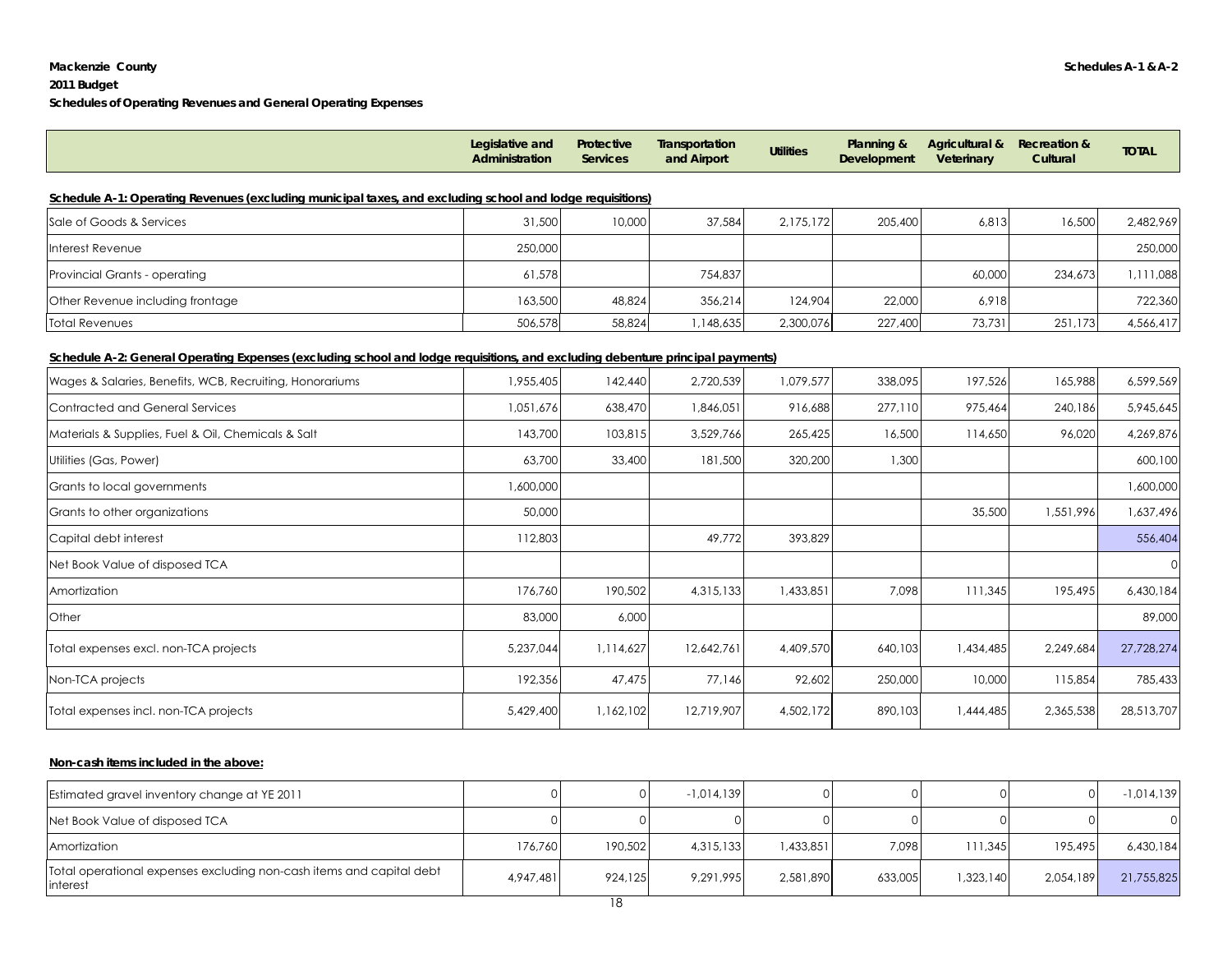## **Mackenzie County Schedule B 2011 Budget Capital Grant Revenues (for TCA projects)**

|                                                   | <b>Grant funding</b><br>deferred from prior<br>year | New 2011 Funding | <b>Total Capital Grant</b><br>Revenue |
|---------------------------------------------------|-----------------------------------------------------|------------------|---------------------------------------|
| <b>Provincial Capital Grants - AMIP</b>           | \$21,696                                            |                  | \$21,696                              |
| Provincial Capital Grants - FGTF                  | \$160,428                                           | \$557,412        | \$717,840                             |
| Provincial Capital Grants - SIP                   |                                                     | \$184,980        | \$184,980                             |
| Provincial Capital Grants - MSI (Capital)         | \$152,294                                           | \$2,881,050      | \$3,033,344                           |
| Provincial Capital Grants - Resource Road Program |                                                     | \$3,000,000      | \$3,000,000                           |
| Federal Capital Grants - P3 Canada                |                                                     | \$4,500,000      | \$4,500,000                           |
| <b>Total Capital Revenues</b>                     | \$334,418                                           | \$11,123,442     | \$11,457,860                          |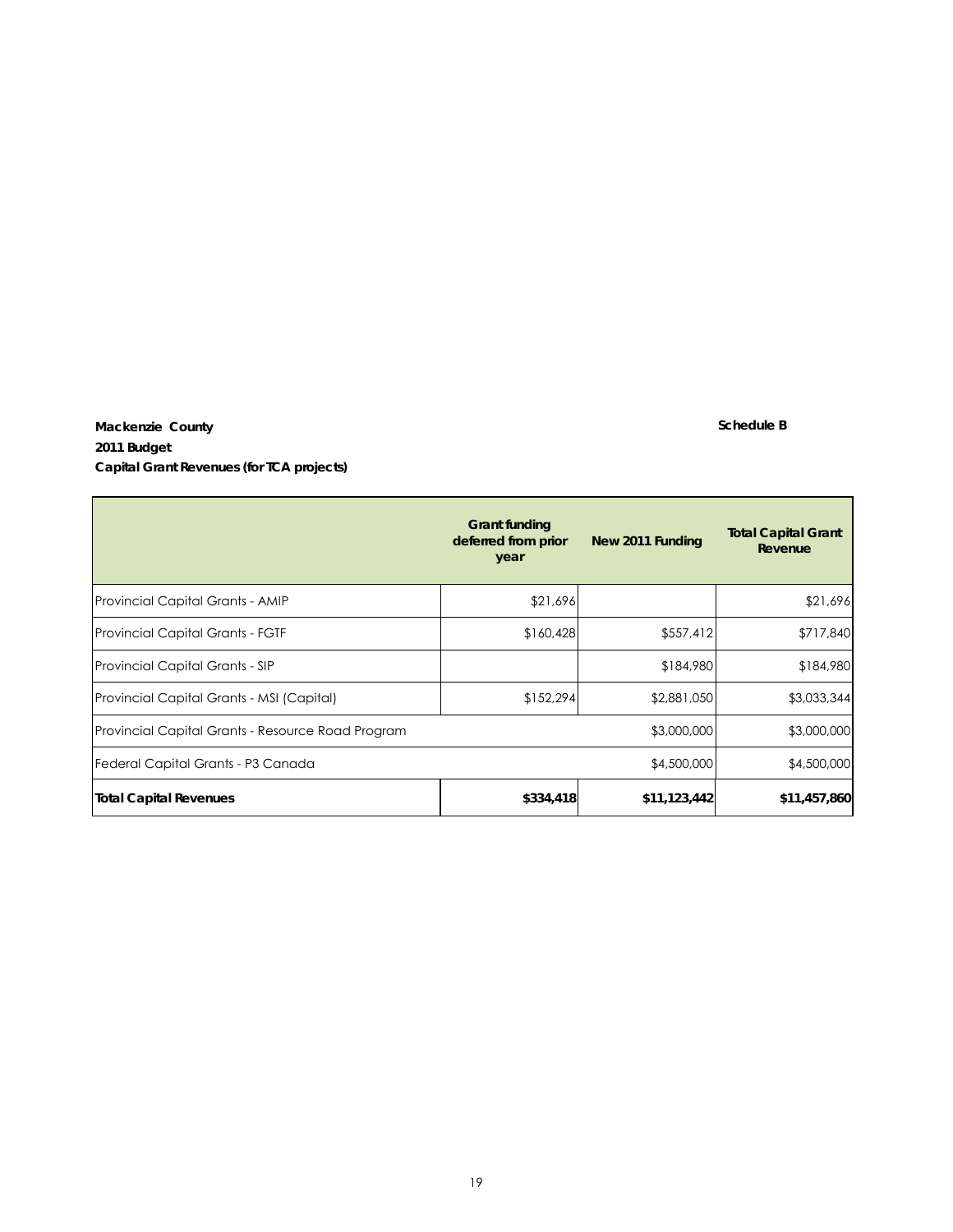## **Schedule C**

## **Mackenzie County 2011 Budget Contributions to Reserves as per established Policies**

| <b>Reserves</b>                             | <b>Minimal contribution</b> |
|---------------------------------------------|-----------------------------|
| <b>Emergency - Fire Department</b>          | \$150,000                   |
| <b>Emergency - Tompkins Fire Department</b> | \$50,000                    |
| Roads                                       | \$500,000                   |
| Vehicle & Equipment                         | \$485,000                   |
| Drainage                                    | \$250,000                   |
| Parks & Playgrounds                         | \$50,000                    |
| Recreation Boards - Capital                 | \$120,000                   |
| <b>Other Community Grants</b>               | \$0                         |
| Total                                       | \$1,605,000                 |

(1) Please note that in 2008,2009 & 2010 Council chose to set aside \$120,000 for the three recreation boards towards various capital and non-capital improvements of the County recreational facilities. Finance Committee administered use of these funds based on the individual requests. In preparation for this budget presentation, administration assumed the same practice may be followed in 2010.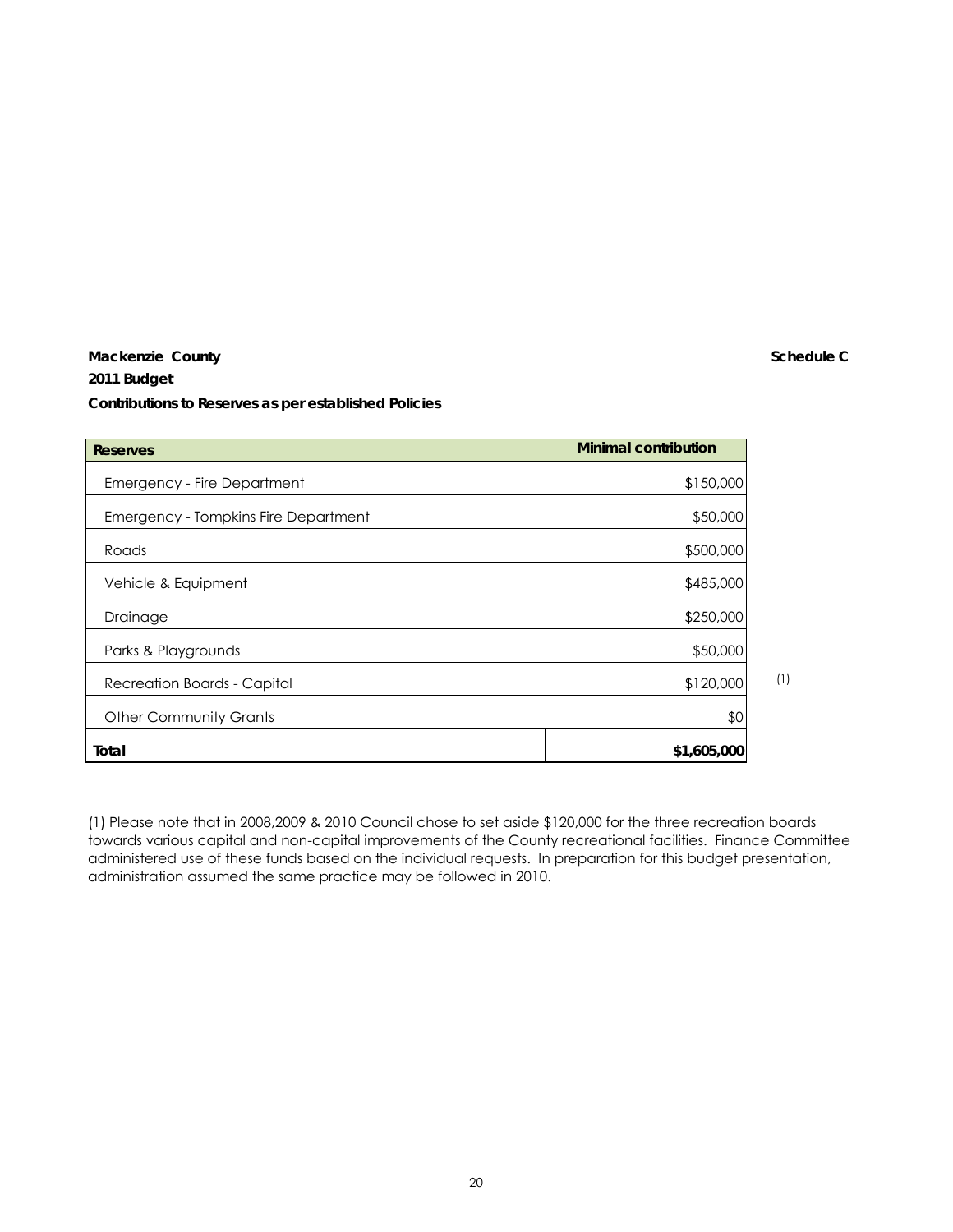### **Mackenzie County** Schedule E **2011 Budget Long Term Debt**

### **1. Schedule of repayments of long term debt interest and principle as of December 31, 2010**

|                                | Principal  | <b>Interest</b> | Total          |
|--------------------------------|------------|-----------------|----------------|
|                                |            |                 | $\mathfrak{L}$ |
| to be paid in 2011             | 1,940,539  | 432,757         | 2,373,296      |
| to be paid in 2012             | 1,939,336  | 350,903         | 2,290,239      |
| to be paid in 2013             | 1,562,434  | 270,228         | 1,832,662      |
| To be paid in 2014             | 1,455,894  | 211,521         | 1,667,415      |
| To be paid in 2015             | 1,011,803  | 160.911         | 1,172,715      |
| To be paid in 2016 to maturity | 3,639,795  | 390,458         | 4,030,253      |
|                                | 11,549,801 | 1,816,779       | 13,366,580     |

Note: This schedule does not include any new debentures in 2011 (see section 4 below)

#### **2. Debt limit calculation**

Section 276(2) of the Municipal Government Act requires that debt and debt limits as defined by Alberta Regulation 255/00 for the County be disclosed as follows:

|                                                                     | 2010       | 2009       | 2008       |
|---------------------------------------------------------------------|------------|------------|------------|
|                                                                     | \$         |            | \$         |
| Total debt limit, on December 31                                    | 43,198,265 | 44,232,579 | 44,590,298 |
| Total debt (principal on loans and loan guarantees), on December 31 | 11,549,801 | 11,713,171 | 8,590,716  |
| Amount by which debt limit exceeds debt                             | 31,648,464 | 32,519,408 | 35,999,582 |
|                                                                     |            |            |            |
| Limit on debt service, in fiscal year                               | 7,199,711  | 7,372,097  | 7.431.716  |
| Service on debt in fiscal year (are interest & principal payments)  | 2,373,296  | 2,166,669  | 1,638,477  |
| Amount by which debt servicing limit exceeds debt servicing         | 4,826,415  | 5,205,428  | 5,793,239  |

The debt limit is calculated at 1.5 times the revenue of the County (as defined in Alberta Regulation 255/00) and the debt service limit is calculated at 0.25 time such revenue. Incurring debt beyond these limitations requires approval by the Minister of Municipal Affairs. These thresholds are guidelines used by Alberta Municipal Affairs to identify municipalities that could be at financial risk if further debt is acquired. The calculation taken alone does not represent the financial stability of the County. Rather, the financial statements must be interpreted as a whole.

### **3. To be borrowed in 2011**

| <b>Project description</b>                           | Amount to be borrowed               | <b>Bylaw</b>            |
|------------------------------------------------------|-------------------------------------|-------------------------|
| <b>Rural Water Line</b>                              | 2,180,164                           | Bylaw 772/10            |
| Zama Access Road                                     | 3,000,000                           | Bylaw to be established |
| Highway 88 Connector Paving                          | 12,400,000                          | Bylaw to be established |
| <b>Budgeted additions</b>                            | 17,580,164                          |                         |
| Total long term debt estimated at the end of 2011    | 27,097,731 (reflects 2011 payments) |                         |
| Borrowing limit as set by the County's Budget Policy | 17,279,306 (is 40% of \$43,198,265) |                         |

NOTE: The 2011 borrowing will bring the County's long term debt to 62.7% of the allowable debt limit, whereas Council's current policy is not to exceed 40% of the allowable debt limit.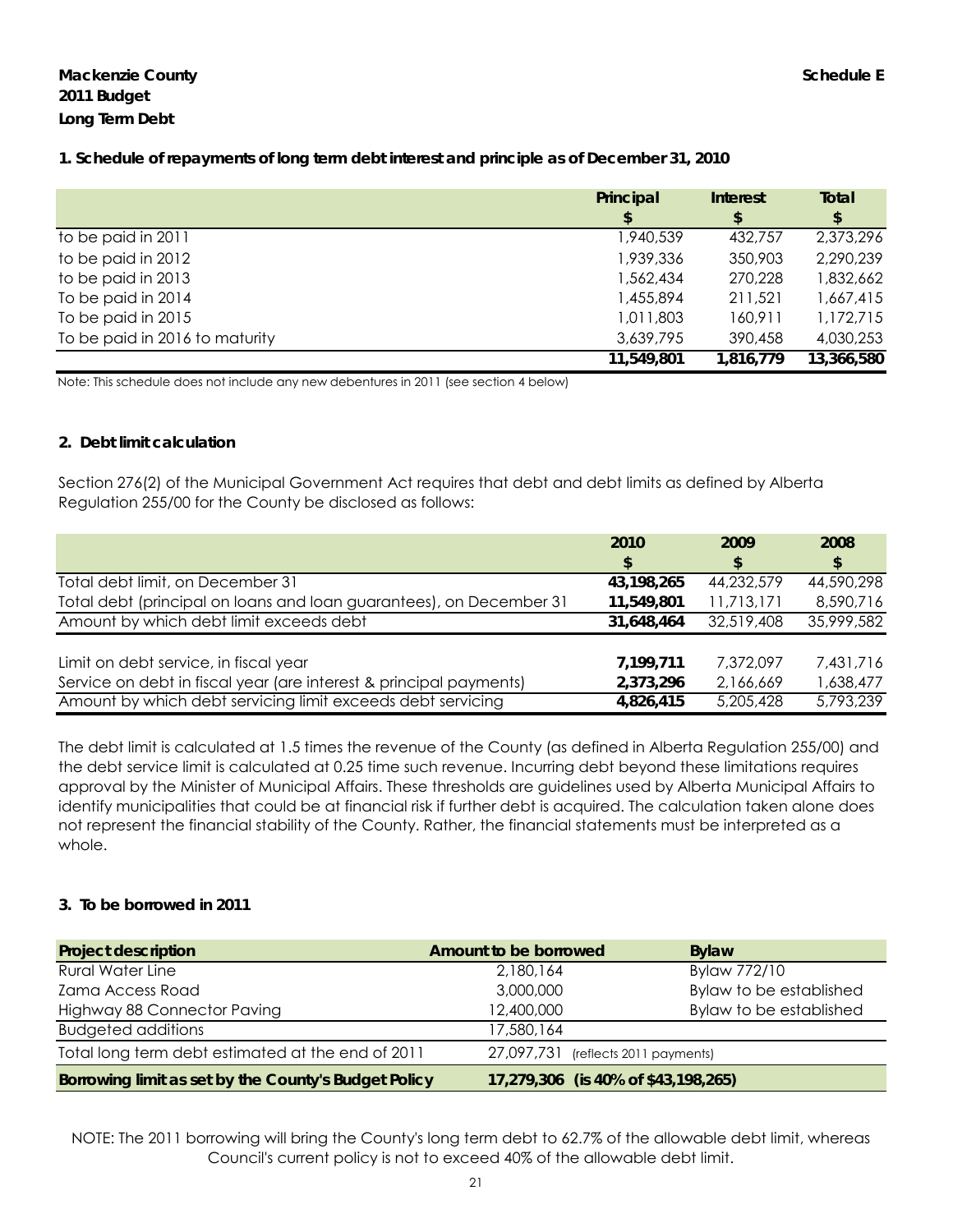#### **2011 Budget**

**Contributions to Reserves as per established Policies**

|                                                 | <b>Estimated Ending</b><br>Balance<br>(December 31,<br>2010) | To be used for<br>2010 CF projects | To be used for<br>2011 projects | Transfer from<br>Operating to<br>Reserve | <b>Transfer from</b><br><b>Reserves to</b> | <b>Transfer to Capital</b><br>Fund | <b>Interfund Transfers</b> | <b>Estimated Ending</b><br>Balance<br>(December 31,<br>2011) |
|-------------------------------------------------|--------------------------------------------------------------|------------------------------------|---------------------------------|------------------------------------------|--------------------------------------------|------------------------------------|----------------------------|--------------------------------------------------------------|
| Name                                            |                                                              |                                    |                                 |                                          | Operating                                  |                                    |                            |                                                              |
| <b>Operating Fund Reserve</b>                   |                                                              |                                    |                                 |                                          |                                            |                                    |                            |                                                              |
| Operating Fund Reserve                          | 3,068,953                                                    |                                    | (31,020)                        |                                          |                                            |                                    |                            | 3,037,933                                                    |
| Operating Fund Reserve - incomplete Non-TCA     | 454,230                                                      | (304, 575)                         | (19, 720)                       |                                          |                                            |                                    |                            | 129,935                                                      |
| Reserve-Off Site Levy - Water                   | 800,613                                                      |                                    |                                 |                                          |                                            |                                    |                            | 800,613                                                      |
| Grants to Other Organizations Reserve           | 188,919                                                      |                                    | (293,000)                       | 120,000                                  |                                            |                                    | 182,893                    | 198,812                                                      |
| Reserve-Development                             | 183,585                                                      |                                    |                                 |                                          |                                            |                                    |                            | 183,585                                                      |
| Recreation-Parks Reserve                        | 199,821                                                      |                                    | (222, 820)                      | 50,000                                   |                                            |                                    |                            | 27,001                                                       |
| Subdivisions Reserve                            | 197,473                                                      |                                    |                                 |                                          |                                            |                                    |                            | 197,473                                                      |
| <b>Gravel Reclamation Reserves</b>              | 22,377                                                       |                                    |                                 |                                          |                                            |                                    |                            | 22,377                                                       |
| Municipal Reserve                               | 174,930                                                      |                                    |                                 |                                          |                                            |                                    |                            | 174,930                                                      |
| <b>Gravel Crushing Reserve</b>                  | 83,309                                                       |                                    |                                 |                                          |                                            |                                    |                            | 83,309                                                       |
|                                                 | 5,374,210                                                    | (304, 575)                         | (566, 560)                      | 170,000                                  | $\mathcal{L}_{\mathcal{A}}$                | $\sim$                             | 182,893                    | 4,855,968                                                    |
| <b>Capital Fund Reserve</b>                     |                                                              |                                    |                                 |                                          |                                            |                                    |                            |                                                              |
| Incomplete Capital - Recreation                 | 345,591                                                      | (116, 425)                         |                                 |                                          |                                            |                                    |                            | 229,166                                                      |
| Incomplete Capital - Admin                      | 1,250,651                                                    | (1, 245, 744)                      |                                 |                                          |                                            |                                    |                            | 4,907                                                        |
| Incomplete Capital - Fire Department            | 204,211                                                      |                                    |                                 |                                          |                                            |                                    | (204, 211)                 | $\circ$                                                      |
| Incomplete Capital - Ambulance                  | 346,818                                                      |                                    |                                 |                                          |                                            |                                    |                            | 346,818                                                      |
| Incomplete Capital - Enforcement                | 123                                                          |                                    |                                 |                                          |                                            |                                    |                            | 123                                                          |
| Incomplete Capital - Airport                    | 203,015                                                      | (200,000)                          |                                 |                                          |                                            |                                    |                            | 3,015                                                        |
| Incomplete Capital - Sewer                      | 35,000                                                       |                                    |                                 |                                          |                                            |                                    | (35,000)                   | $\omega$                                                     |
| Agriculture - Reserve                           | 50,000                                                       |                                    |                                 |                                          |                                            |                                    |                            | 50,000                                                       |
| Recreation Reserve - Zama                       | 52,148                                                       |                                    |                                 |                                          |                                            |                                    | (52, 148)                  | (0)                                                          |
| Recreation Reserve - La Crete                   | 65,401                                                       |                                    |                                 |                                          |                                            |                                    | (65, 401)                  | $\Omega$                                                     |
| Reserve-Roads(General)                          | 1,033,828                                                    |                                    | (471, 124)                      | 500,000                                  |                                            |                                    |                            | 1,062,704                                                    |
| Water Treatment Plant Reserve                   | 410,104                                                      |                                    |                                 |                                          |                                            |                                    |                            | 410,104                                                      |
| Incomplete Capital - Sewer                      | 330,881                                                      | (372,602)                          |                                 |                                          |                                            |                                    | 35,000                     | (6, 721)                                                     |
| Incomplete Capital - Development                | 45,146                                                       |                                    |                                 |                                          |                                            |                                    |                            | 45,146                                                       |
| Recreation Reserve - Fort Vermilion             | 65,344                                                       |                                    |                                 |                                          |                                            |                                    | (65, 344)                  | (0)                                                          |
| Drainage Reserve                                | 438,473                                                      | (10, 105)                          |                                 | 250,000                                  |                                            |                                    |                            | 678,368                                                      |
| Walking Trails - Fort Vermillion                | 33,729                                                       |                                    | (28, 184)                       |                                          |                                            |                                    |                            | 5,545                                                        |
| Walking Trails - LaCrete                        | 20,000                                                       |                                    |                                 |                                          |                                            |                                    |                            | 20,000                                                       |
| Incomplete Capital - Public Works               | 1,382,341                                                    | (1, 147, 920)                      |                                 |                                          |                                            |                                    |                            | 234,421                                                      |
| Reserve - Water Upgrading                       | 857,925                                                      | (615,088)                          | (39, 572)                       |                                          |                                            |                                    |                            | 203,265                                                      |
| Reserve-Waste                                   | 3,332                                                        |                                    |                                 |                                          |                                            |                                    |                            | 3,332                                                        |
| General Capital Reserve                         | 1,131,801                                                    |                                    | (568, 674)                      |                                          |                                            |                                    |                            | 563,127                                                      |
| Vehicle Replacement Reserve                     | 1,225,681                                                    |                                    | (569, 139)                      | 485,000                                  |                                            |                                    |                            | 1,141,542                                                    |
| Reserves - Garbage Projects(incomplete capital) | 8,500                                                        |                                    |                                 |                                          |                                            |                                    |                            | 8,500                                                        |
| <b>Emergency Services Reserves</b>              | 612,018                                                      | (482, 850)                         | (416,970)                       | 200,000                                  |                                            |                                    | 204,211                    | 116,409                                                      |
|                                                 | 10,152,062                                                   | (4, 190, 734)                      | (2,093,663)                     | 1,435,000                                | ÷                                          | $\sim$                             | (182, 893)                 | 5,119,772                                                    |
|                                                 |                                                              |                                    |                                 |                                          |                                            |                                    |                            |                                                              |
| <b>TOTAL RESERVES</b>                           | 15,526,272                                                   | (4, 495, 309)                      | (2,660,223)                     | 1,605,000                                |                                            |                                    | $\mathbf 0$                | 9,975,740                                                    |
|                                                 |                                                              |                                    |                                 |                                          |                                            |                                    |                            |                                                              |
|                                                 | from cash requirement:                                       |                                    | (7, 155, 532)                   |                                          |                                            |                                    |                            | 9,975,740                                                    |
|                                                 | from TCA & non-TCA lists                                     |                                    | 7,155,532                       |                                          |                                            |                                    |                            |                                                              |

NOTE: The County's current policy states that the level of reserves be at 20% of the allowable debt limit. The projected December 31, 2011 balance is at 22% of the 2010 allowable debt limit.

in balance and the contract of the contract of the contract of the contract of the contract of the contract of the contract of the contract of the contract of the contract of the contract of the contract of the contract of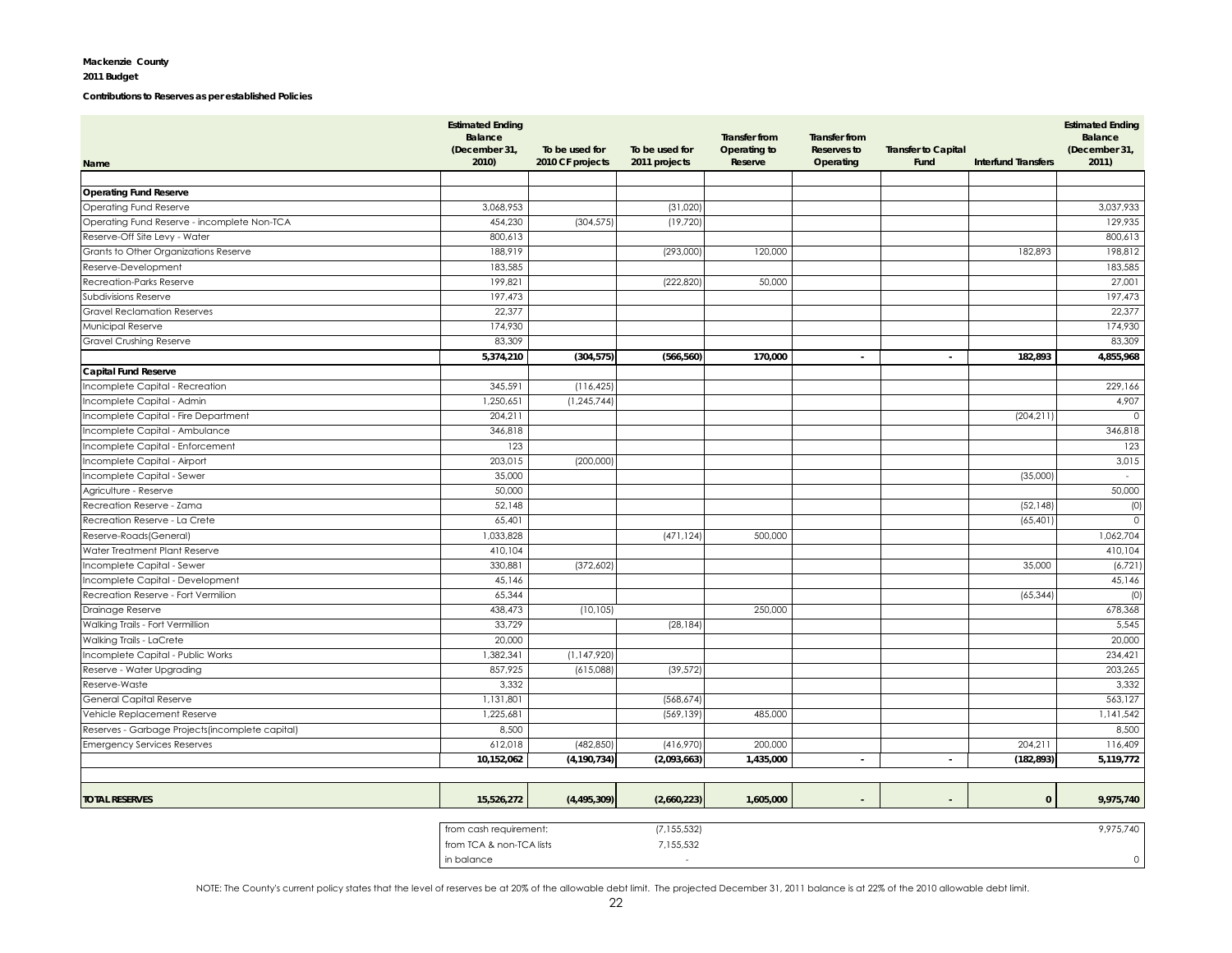#### **MACKENZIE COUNTY**

#### **Summary of 2011 Grants to Other Organizations (NPOs)**

| Summary of grants:             | 2011<br>Approved | 2011<br>Requested | 2010      | 2009      | 2008      | 2007      | 2006      | 2005      |
|--------------------------------|------------------|-------------------|-----------|-----------|-----------|-----------|-----------|-----------|
| Mackenzie County Library Board | 186,756          | 183,094           | 183,094   | 163,477   | 155,692   | 149,704   | 145,295   | 133,665   |
| <b>Recreation Boards</b>       | 860.898          | 2.104.048         | 723,376   | 721.188   | 602,570   | 544,500   | 640.732   | 561,931   |
| <b>FCSS</b>                    | 293,341          | 366,355           | 293,341   | 287.591   | 285,098   | 276.414   | 272,800   | 266,828   |
| Grants to other organizations  | 383,000          | 815,327           | 334,500   | 267.855   | 324,454   | 195,507   | 145,715   | 502,050   |
|                                | 1,723,996        | 3,468,825         | 1,534,311 | 1,440,111 | 1,367,814 | 1.166.125 | 1,204,542 | 1,464,474 |

Specification of requests by location:

| Location                      | Recreation<br><b>Boards</b> | <b>FCSS</b> | <b>Mackenzie</b><br>County<br>Library<br><b>Board</b> | <b>Other Grants</b> | Total     |
|-------------------------------|-----------------------------|-------------|-------------------------------------------------------|---------------------|-----------|
| 3 Recreation Boards - Capital | 172,000                     |             |                                                       |                     | 172,000   |
| Fort Vermilion                | 222,455                     | 117,227     |                                                       | 61,000              | 400,681   |
| La Crete                      | 349,735                     | 169.089     |                                                       | 125,000             | 643,825   |
| Zama                          | 116,709                     | 7.025       |                                                       | 8,000               | 131,733   |
| <b>High Level</b>             |                             |             |                                                       | 27,500              | 27,500    |
| Rocky Lane                    |                             |             |                                                       | 72,000              | 72,000    |
| Library                       |                             |             | 186,756                                               |                     | 186.756   |
| Other (Regional)              |                             |             |                                                       | 86,000              | 86,000    |
| Cemeteries                    |                             |             |                                                       | 3,500               | 3,500     |
|                               | 860,898                     | 293,341     | 186,756                                               | 383,000             | 1.723.996 |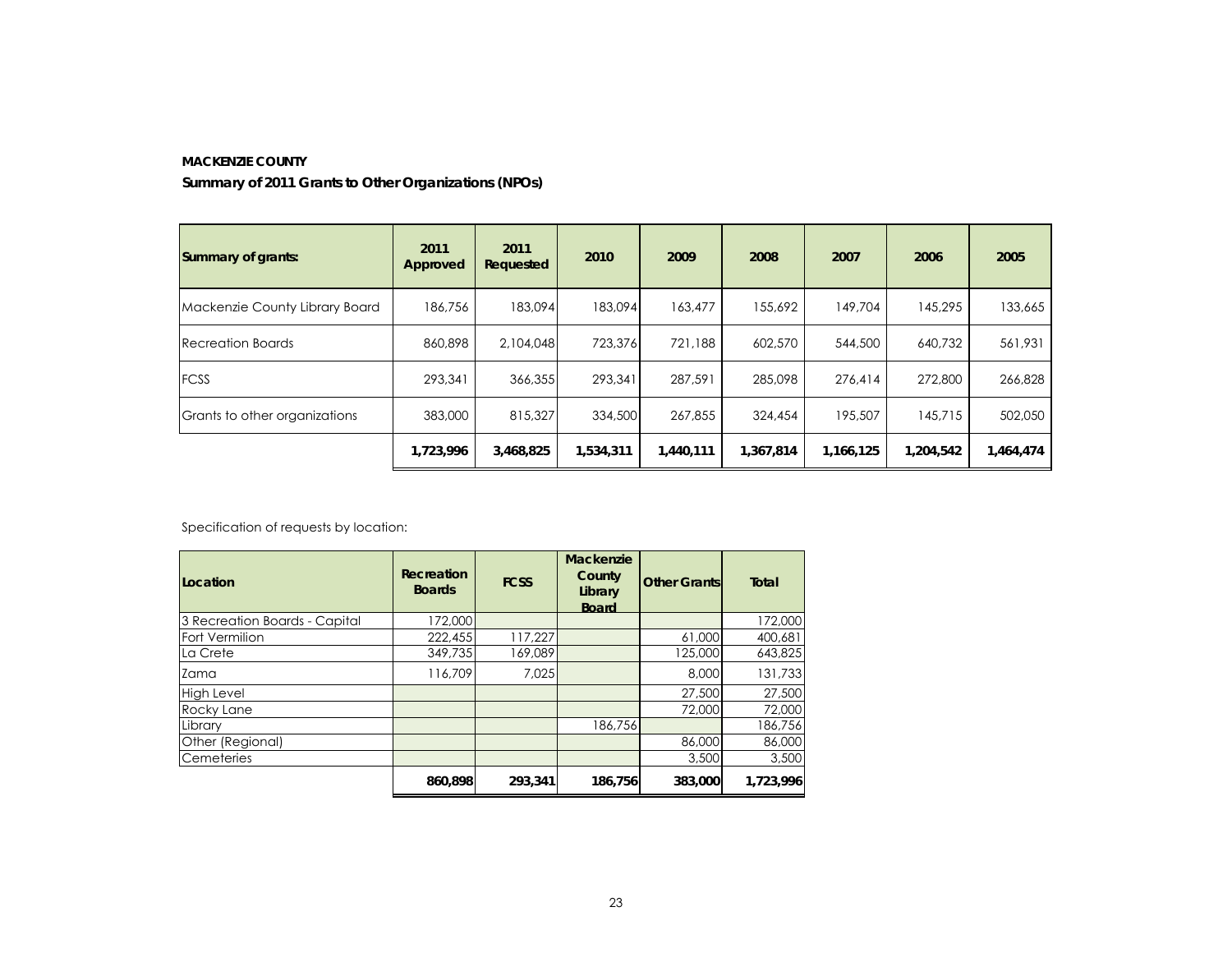**2011 Budget - Grants to Other Non-Profit Organizations**

**Construction Construction Construction Construction Construction Construction Construction Construction Construction Construction Construction Construction Construction Construction Construction Construction Construction Current Service Provisions Request an increase due to Funding will maintain the existing services provision 2011 approved requested <sup>2010</sup> 2011**  FV Agricultural Society - Heritage Centre Operating Heritage Museum No Increase Request Yes 25,000 30,000 30,000 30,000 30,000 FV Area Board of Trade **Fig. 1996**<br>Capital Economic development **Example 2018** Economical Promotion and Community Enhancement Community Pes 12,000 40,000 15,000 FV Senior Club Operating Seniors services No Increase Request No Increase Request No Increase Request And Media A,000 4,000 4,000 4,000 4,000 4,000 4,000 4,000 4,000 4,000 4,000 4,000 5 4,000 5 4,000 5 4,000 5 4,000 5 4,00 FV Walking Trails No Increase Request No Increase Request No Increase Request No Increase Request No Increase Request No Increase Request No Increase Request No Increase Request No Increase Request No Increase Request No I Will expand the  $\begin{vmatrix} 10,000 & 20,000 \\ 20,000 & 20,000 \end{vmatrix}$  20,000 FV Friends of the Old Bay House Society Capital Heritage preservation Restoration Restoration of the Old Bay House (No Increase  $\text{Request}$   $\text{Request}$ FV Coalition Far Northwest Alberta Brighter **Funtainable Pre-school program for families at risk in FV and Capital** its immediate surroundings. Sidewalk and Driveway No - renewing the sidewalk and driveway will make it easier to maintain and used more safely by staff children and parents 15,290 FV Royal Canadian Legion, Branch 243 4,000 HL Agricultural Exhibition Association - HL Agricultural Exhibition Association - Capital Rodeo events Repair and Build Fencing at Mosquito Creek<br>Fencing Rodeo Grounds Repair and build rencing at Mosquito Creek<br>Rodeo Grounds the State of Mosquito Creek<br> $\begin{bmatrix} Y_{\text{ES}} & 5,000 \\ 0.000 & 10,000 \end{bmatrix}$ HL - Northwest Regional Fetal Alcohol Spectrum Disorder Society **Provides support to youth who are at risk.** Expand Mackenzie Youth Program Spectrum Disorder Society Will enhance and expand the Mackenzie Youth Program to serve more youth in the area 35,200 Capital Community events and Replace Furnaces/Landscape Fabric & Gravel Exterior Material Contracts (Nesterior Mesicones de la 12,500 | 35,790 | 35,790 | 35,790 | 35,790 | 35,790 |  $\frac{12,500}{12,500}$  | 35,790 | 35,790 | 35,790 | 35,790 | 35,790 | 35,790 | 35,790 | 35,790 | 35,790 | 35,790 | 3 Operating Commuity Hall Yes 10,000 15,000 LC Area Chamber of Commerce Promoting and improving local businesses, empowering individuals as well as helping individuals finding employment, and developing better citizenship in the community. No real reason for increase  $Y$ es 23,000 30,000 25,000 LC Tourism Society (funding in previous years LC Tourism society (funding in previous years | Operating | Promoting tourism<br>through LC Area Chamber of Commerce) | Operating | Promoting tourism | Transmism | Tourism Guide | New activity - an upto-date guide and make it easier for tourists that come to the community. 20,000 HL Rural Community Hall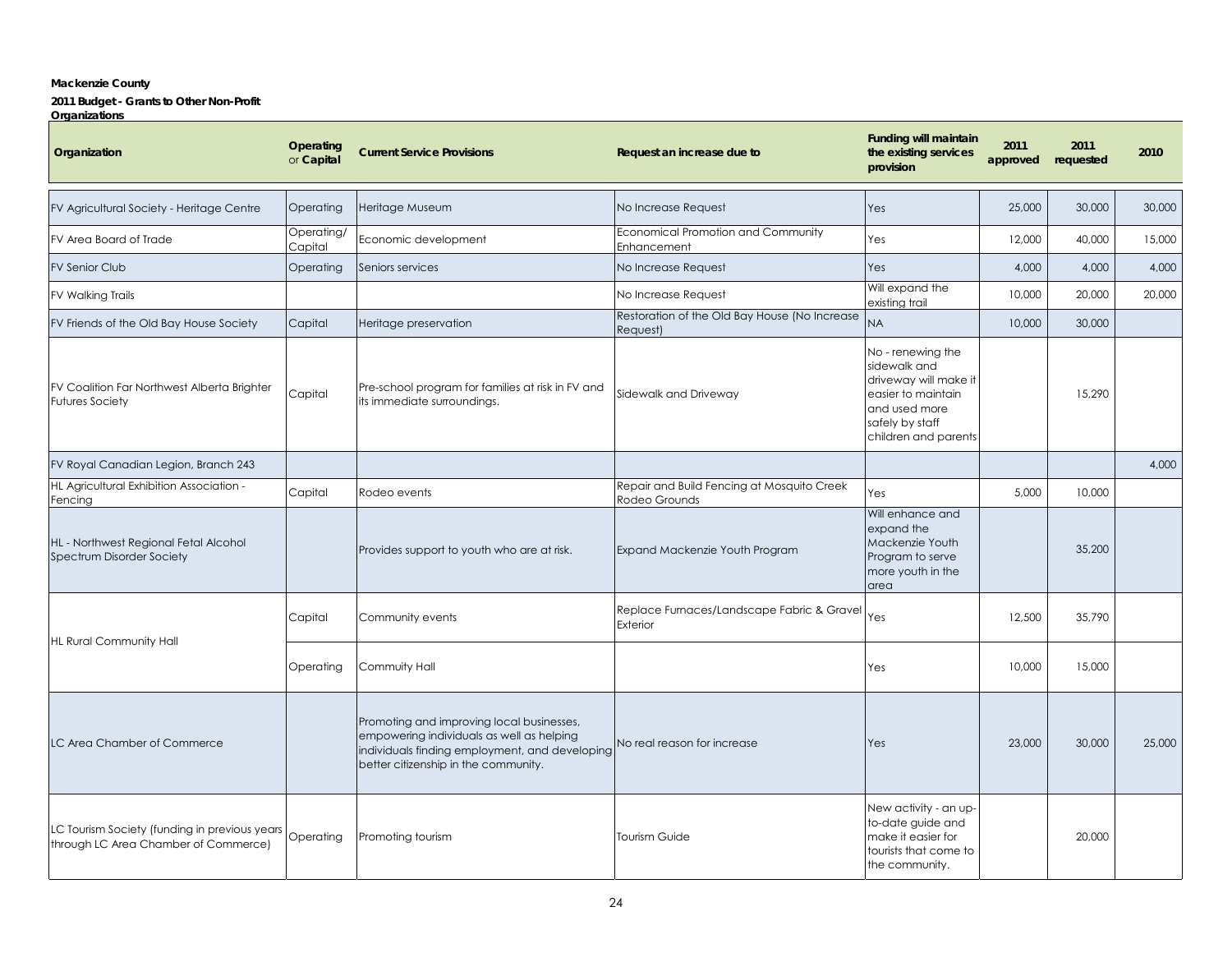| Organization                                                                           | Operating<br>or Capital | <b>Current Service Provisions</b>                                                              | Request an increase due to                                                                                                 | <b>Funding will maintain</b><br>the existing services<br>provision                                                                                              | 2011<br>approved | 2011<br>requested | 2010   |
|----------------------------------------------------------------------------------------|-------------------------|------------------------------------------------------------------------------------------------|----------------------------------------------------------------------------------------------------------------------------|-----------------------------------------------------------------------------------------------------------------------------------------------------------------|------------------|-------------------|--------|
| LC Area Chamber of Commerce & LC<br>Agriculture Society - Jubilee Celebration<br>Event | Operating               | Economic development; employment<br>assistance                                                 | Jubilee Celebration Event                                                                                                  | One time event - will<br>mark 75 years<br>celebration for<br>community, hold a 2-<br>3 day event with<br>entertainment and<br>exhibition.                       | 5,000            | 25,000            |        |
|                                                                                        | Capital                 | Heritage preservation                                                                          | Surveillance Cameras/Paint buildings/Sea<br>Can/Museum gate/Blinds for windows                                             | <b>New</b>                                                                                                                                                      | 10,000           | 40,500            | 20,000 |
| LC Agricultural Society - Mennonite Heritage<br>Village                                | Operating               | Heritage preservation                                                                          | Museum Project Manager (wages)                                                                                             | <b>New</b>                                                                                                                                                      | 35,000           | 75,000            | 35,000 |
|                                                                                        |                         | Community events                                                                               | Request that the County continues paying the Yes - will allow for<br>utilities and insurance for the LC Heritage<br>Centre | continuing services<br>from the Centre                                                                                                                          | 30,000           | 30,000            | 30,000 |
| LC Field of Dreams Stampede Committee<br>(Rodeo)                                       |                         | Rodeo events                                                                                   |                                                                                                                            |                                                                                                                                                                 | 5,000            | 50,000            |        |
| LC Rodeo Ground                                                                        |                         | Rodeo events                                                                                   |                                                                                                                            |                                                                                                                                                                 |                  |                   | 1,500  |
| LC Youth Activity Centre                                                               | Operating               | Youth activities                                                                               | Programming Funding                                                                                                        | Update facility<br>materials and<br>increase<br>programming would<br>promote more<br>community<br>involvement and<br>enhance the<br>workspace for the<br>youth. |                  | 15,000            |        |
|                                                                                        | Operating               | Recreation                                                                                     | Camp Attendant/Generator/Gravel for road<br>maintenance                                                                    | New services                                                                                                                                                    |                  | 57,000            |        |
| LC Ferry Campground Society                                                            | Capital                 | Recreation                                                                                     | Boat Dock/Fire Pits/Lights/Picnic<br>Tables/Signage/Site<br>Dev./Generator/Outhouses                                       | New services - a<br>capital grant was<br>already committed<br>from 2010 budget                                                                                  |                  | 40,000            |        |
| LC Meals for Seniors                                                                   | Operating               | Provides a hot noon meal and social interaction<br>for the residents of the La Crete Altenhein | No increase requested                                                                                                      | Yes - ongoing<br>operation                                                                                                                                      | 4,000            | 4,000             | 4,000  |
| LC Seniors Inn (drop-in centre)                                                        | Operating               | Seniors services                                                                               | No increase requested                                                                                                      | Yes - ongoing<br>operation                                                                                                                                      | 3,000            | 3,000             | 3,000  |
| LC Walking Trails                                                                      |                         |                                                                                                |                                                                                                                            | Will expand the<br>existing trail                                                                                                                               | 10,000           | 20,000            | 20,000 |
| Métis Local #74 - to be redirected to FV<br>Recr. Board                                |                         |                                                                                                |                                                                                                                            |                                                                                                                                                                 |                  |                   | 5,500  |